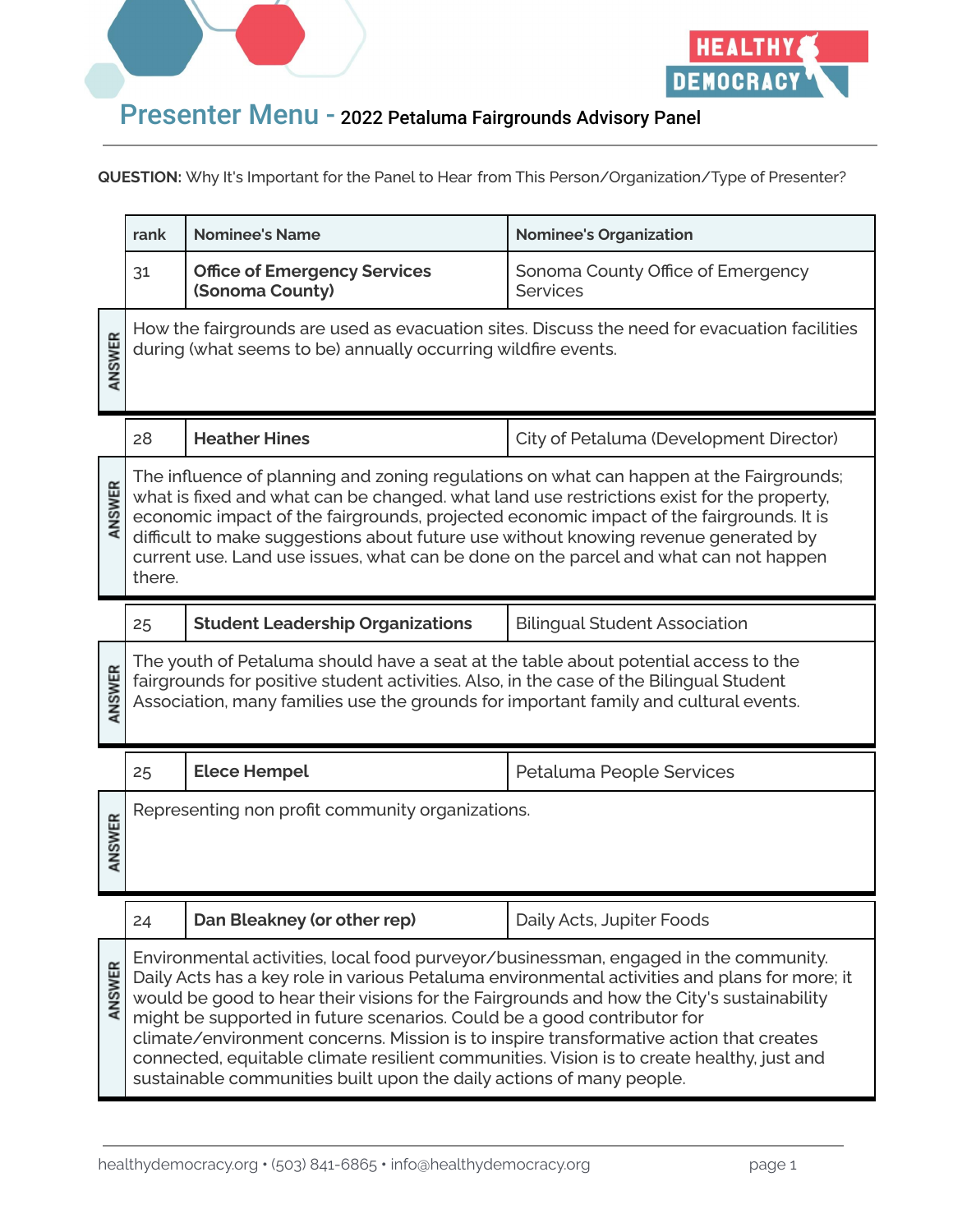



|        | rank       | <b>Nominee's Name</b>                                                                                                                                                        | <b>Nominee's Organization</b>                                                               |
|--------|------------|------------------------------------------------------------------------------------------------------------------------------------------------------------------------------|---------------------------------------------------------------------------------------------|
|        | 24         | <b>Kelly Smith</b>                                                                                                                                                           | <b>Farmer's Market</b>                                                                      |
| ANSWER |            | Use of fairgrounds for farmer's markets on the grounds. Speak to the need for a more<br>changing agricultural landscape.                                                     | permanent location of local farmers market(s), connect people to their food, highlight the  |
|        | 24         | <b>Dave Alden</b>                                                                                                                                                            | Urban Chat/Know Before You Grow                                                             |
| ANSWER |            | Strategies for incremental changes over time to ensure compatibility with existing and<br>adjacent land uses while improving connectivity and accessibility across the city. |                                                                                             |
|        | 24         | <b>Eric De Kok</b>                                                                                                                                                           | CA Governor's Office of Planning and<br><b>Research (Deputy Director)</b>                   |
| ANSWER | decisions. | CA climate goals and can speak on the climate change context for making planning                                                                                             | De Kok is the State's lead on developing local and regional planning guidance that furthers |
|        | 24         | <b>Seair Lorentz</b>                                                                                                                                                         | Petaluma River Park Foundation                                                              |
| ANSWER |            | Non-profit organization representing parks' interest.                                                                                                                        |                                                                                             |
|        |            |                                                                                                                                                                              |                                                                                             |
|        | 24         | <b>Felix Ortiz</b>                                                                                                                                                           | Hispanic Chamber of Commerce                                                                |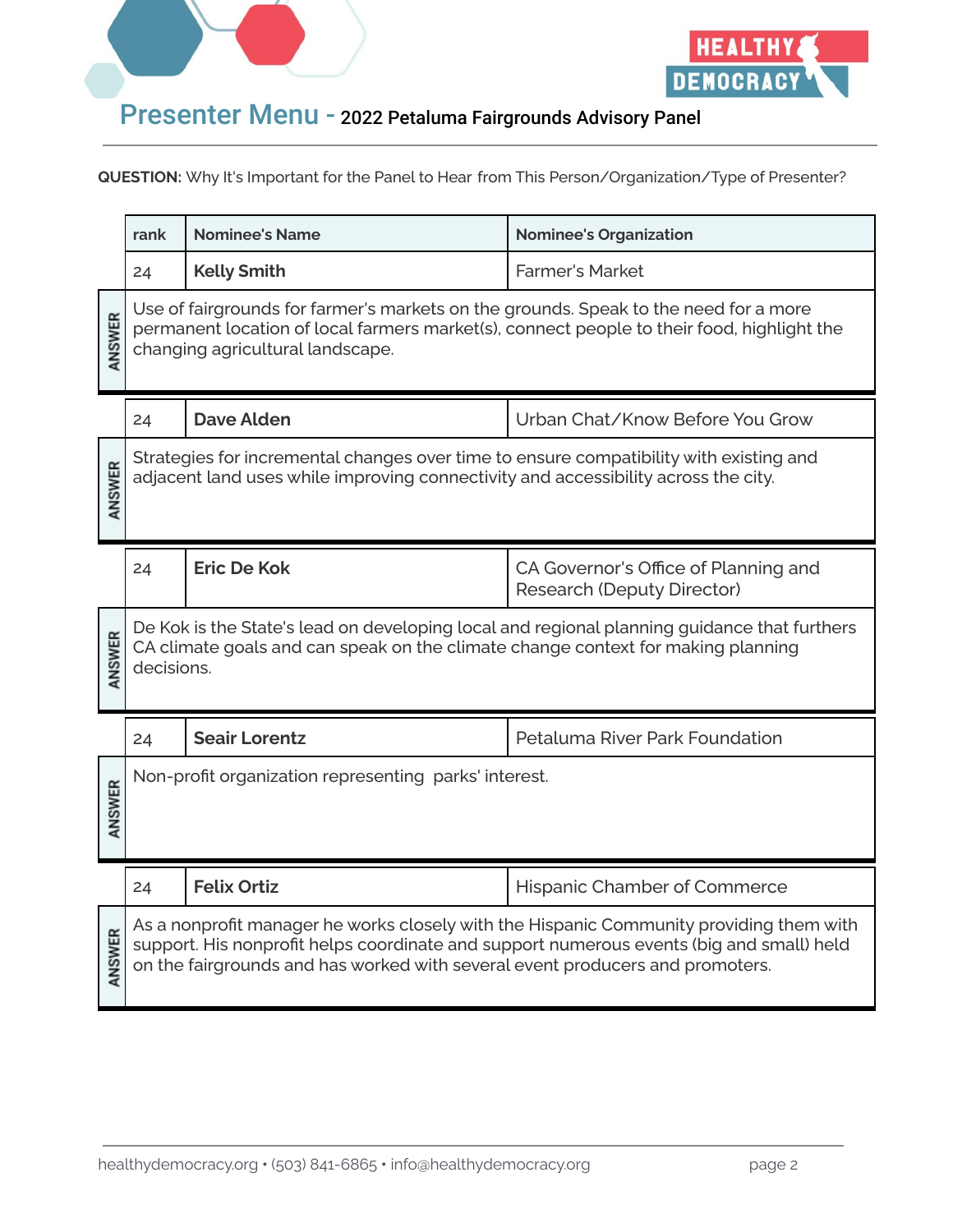



|        | rank                                                                                                                                                                                                                                                                                                                       | <b>Nominee's Name</b>                                                                                                                                                                                                                                                   | <b>Nominee's Organization</b>                                                                    |
|--------|----------------------------------------------------------------------------------------------------------------------------------------------------------------------------------------------------------------------------------------------------------------------------------------------------------------------------|-------------------------------------------------------------------------------------------------------------------------------------------------------------------------------------------------------------------------------------------------------------------------|--------------------------------------------------------------------------------------------------|
|        | 23                                                                                                                                                                                                                                                                                                                         | <b>Police Department</b>                                                                                                                                                                                                                                                |                                                                                                  |
| ANSWER |                                                                                                                                                                                                                                                                                                                            | needs to hear from the department that is involved and well known in the community.<br>(Jennifer Pritchard).                                                                                                                                                            | Answer the question, is there more crime associated with affordable housing? The panel           |
|        | 23                                                                                                                                                                                                                                                                                                                         | Peter Calthorpe / Carl Elefante                                                                                                                                                                                                                                         | Calthorpe Associates / Quinn Evans<br>Architects (Principal Emeritus); AIA<br>(former President) |
| ANSWER | How different land uses can be layered into a single space to create an inclusive<br>Fairgrounds that accommodates MANY uses & opportunities. Opportunities for adaptive<br>reuse of existing buildings and infrastructure to help create a more vital, connected<br>community while also reducing climate change impacts. |                                                                                                                                                                                                                                                                         |                                                                                                  |
|        | <b>Matt Maguire</b><br>Mid-Town neighborhood leader<br>23                                                                                                                                                                                                                                                                  |                                                                                                                                                                                                                                                                         |                                                                                                  |
| ANSWER |                                                                                                                                                                                                                                                                                                                            | To represent the concerns and wishes of the Mid-Town residents.                                                                                                                                                                                                         |                                                                                                  |
|        | 23                                                                                                                                                                                                                                                                                                                         | <b>Moira Sullivan</b>                                                                                                                                                                                                                                                   | local advocate, CA, EPA                                                                          |
| ANSWER |                                                                                                                                                                                                                                                                                                                            |                                                                                                                                                                                                                                                                         | Works with CA environmental protection agency, advocates for safe streets and greenery.          |
|        | 22                                                                                                                                                                                                                                                                                                                         | <b>Kristin and Chris</b>                                                                                                                                                                                                                                                | Live Oak Charter school                                                                          |
| ANSWER |                                                                                                                                                                                                                                                                                                                            | Because they have a vested interest in Petaluma and the fairgrounds, they have many<br>families that use their facility. school currently using the fairgrounds; the importance of<br>keeping the school in tact and why they chose the fairgrounds and a school place. |                                                                                                  |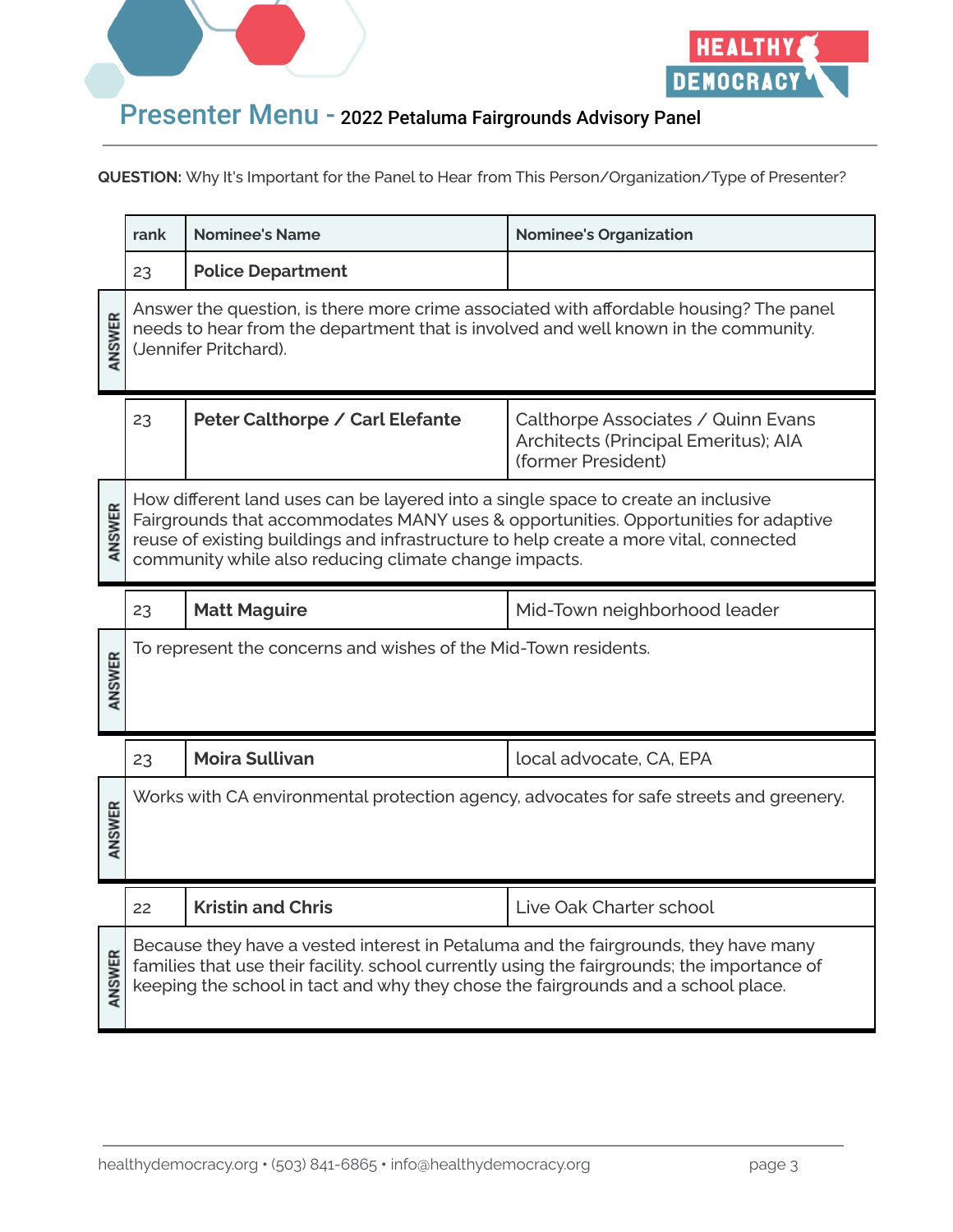



|        | rank     | <b>Nominee's Name</b>                                                                                                                                    | <b>Nominee's Organization</b>                                                                                                                                                                  |
|--------|----------|----------------------------------------------------------------------------------------------------------------------------------------------------------|------------------------------------------------------------------------------------------------------------------------------------------------------------------------------------------------|
|        | 22       | <b>Teddy Herzog</b>                                                                                                                                      | <b>Safe Streets</b>                                                                                                                                                                            |
| ANSWER | Streets. | Teddy Herzog walks and bicycles extensively. An outdoors enthusiast, he promotes a                                                                       | pedestrian oriented and bicycle friendly future of safe streets for everyone. Teddy heralds<br>the end of ever more cars going faster in favor of slower and safer streets. He is part of Safe |
|        | 22       | <b>Matt Sharkey</b>                                                                                                                                      | Petaluma Fairgrounds Speedway<br><b>Designated Spokesperson</b>                                                                                                                                |
| ANSWER |          | family fun time with the future possibility of adding a BMX track to the area.                                                                           | Matt Sharkey and his family have lived in Petaluma for over 10 years. He owned a retail store<br>downtown and is very involved with Petaluma Speedway. He believes the Speedway is a           |
|        | 22       | Raja Abastado                                                                                                                                            | <b>Sunrise Movement</b>                                                                                                                                                                        |
| ANSWER |          | Student/youth organizations' views of potential uses of the Fairgrounds that would be<br>beneficial and/or detrimental to young people in the community. |                                                                                                                                                                                                |
|        | 22       | <b>Abraham Solar</b>                                                                                                                                     | St Vincent (church) and well known in the<br>Hispanic community                                                                                                                                |
| ANSWER |          | Representing the Hispanic community in the city.                                                                                                         |                                                                                                                                                                                                |
|        | 21       | <b>Faith Ross</b>                                                                                                                                        | Petaluma Blacks for Community<br>Development                                                                                                                                                   |
| ANSWER |          | Representing historically underserved citizens often left out of community discussions.                                                                  |                                                                                                                                                                                                |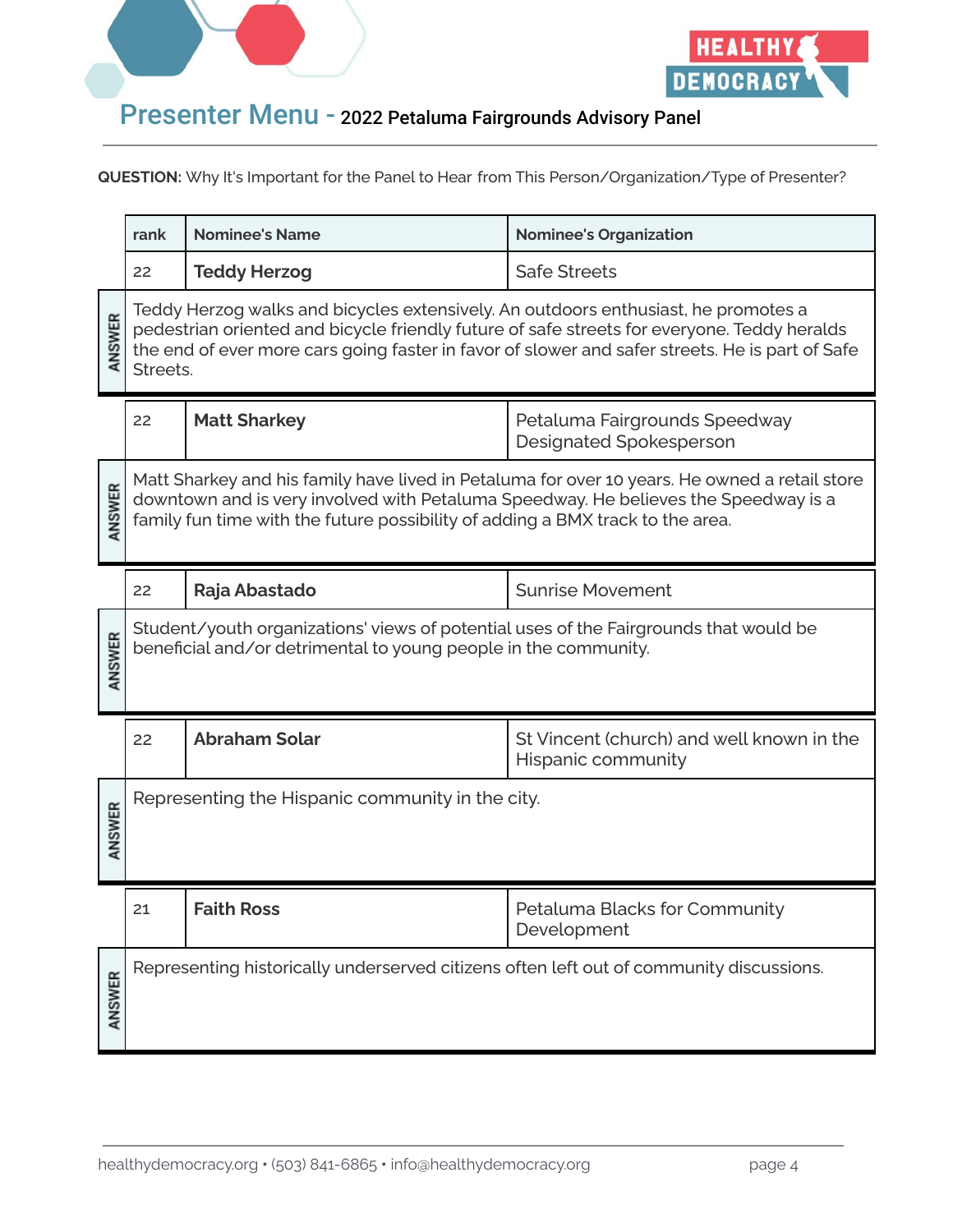



|        | rank                                                                                                                                                                                                                                                                                                                                                                                                                                                                                                                                                                                                                                       | <b>Nominee's Name</b>                                      | <b>Nominee's Organization</b>                                                                                                                                                                                                                                                     |
|--------|--------------------------------------------------------------------------------------------------------------------------------------------------------------------------------------------------------------------------------------------------------------------------------------------------------------------------------------------------------------------------------------------------------------------------------------------------------------------------------------------------------------------------------------------------------------------------------------------------------------------------------------------|------------------------------------------------------------|-----------------------------------------------------------------------------------------------------------------------------------------------------------------------------------------------------------------------------------------------------------------------------------|
|        | 20                                                                                                                                                                                                                                                                                                                                                                                                                                                                                                                                                                                                                                         | <b>TBD</b>                                                 | CA or Petaluma Future Farmers of<br>America                                                                                                                                                                                                                                       |
| ANSWER |                                                                                                                                                                                                                                                                                                                                                                                                                                                                                                                                                                                                                                            | AG Biology, Agricultural Mechanic and Ag Soil.             | Could provide historical context of agriculture education and fairs/exhibitions. Member of<br>the Petaluma FFA and President for the 2021-2022 school year. Emma has taken Sustainable                                                                                            |
|        | 20                                                                                                                                                                                                                                                                                                                                                                                                                                                                                                                                                                                                                                         | <b>Alison Hill</b>                                         | Owner of Happy Hearts Pre-School                                                                                                                                                                                                                                                  |
| ANSWER |                                                                                                                                                                                                                                                                                                                                                                                                                                                                                                                                                                                                                                            | and the importance of keeping their school on the grounds. | Founded her business on the fairgrounds and has flourished. Can speak to the importance<br>of the Fairgrounds as a business owner, community member and parent. currently using the<br>fairgrounds to house the preschool; why they chose to use the fairgrounds for their school |
|        | 20                                                                                                                                                                                                                                                                                                                                                                                                                                                                                                                                                                                                                                         | <b>Carolan Ferreria</b>                                    | Member of Western Fairs Association and<br><b>Owner of Professional Event Services</b>                                                                                                                                                                                            |
| ANSWER |                                                                                                                                                                                                                                                                                                                                                                                                                                                                                                                                                                                                                                            | with the Petaluma Fairgrounds and community.               | Works with fairgrounds throughout the State of California to provide support through the<br>WFA and employees security teams to keep fairgrounds safe and secure. Long relationship                                                                                               |
|        | 20                                                                                                                                                                                                                                                                                                                                                                                                                                                                                                                                                                                                                                         | <b>Sarah Cummings</b>                                      | <b>President and CEO of Western Fairs</b><br>Association                                                                                                                                                                                                                          |
| ANSWER | In addition to leading the Western Fairs Association and supporting the fair industry<br>throughout the Western USA region, Sarah is a previous CEO of the Sonoma-Marin<br>Fairgrounds and can speak to the history of the grounds, the important role the CA Dept. of<br>Food & Agriculture and District Agricultural Association play in our local community and<br>beyond, former CEO Petaluma Fair and current CEO Western Fair Association - can give<br>insight on how other fairs around the western united states use their facilities and how they<br>work within their communities to make their fairgrounds useful to everyone. |                                                            |                                                                                                                                                                                                                                                                                   |
|        | 20                                                                                                                                                                                                                                                                                                                                                                                                                                                                                                                                                                                                                                         | <b>Allison Keaney</b>                                      | Friends of the Sonoma Marin Fair/Former<br><b>CEO Petaluma Fair</b>                                                                                                                                                                                                               |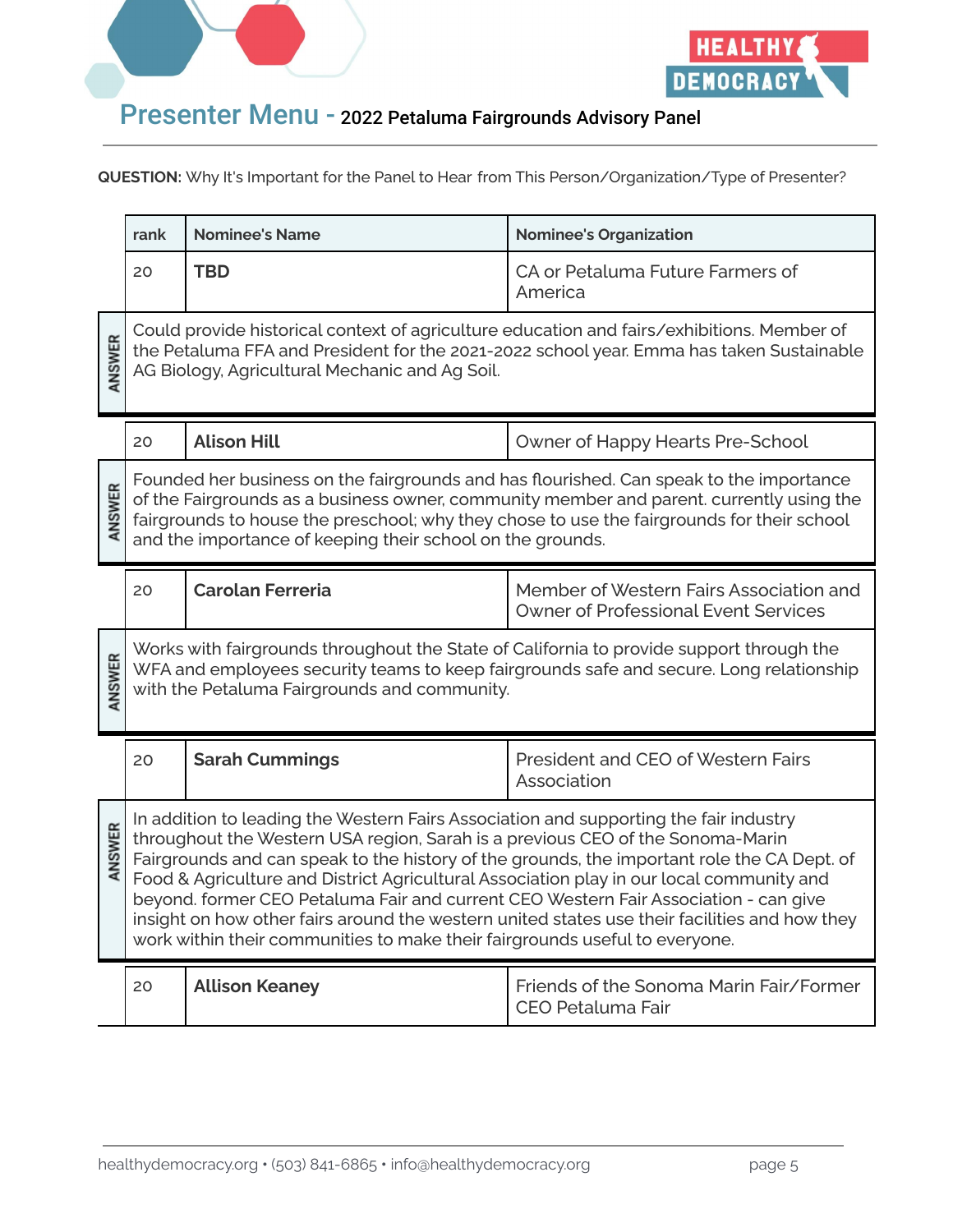



| ER<br>Ĝ, | Friends organization mission/history of the fairgrounds |
|----------|---------------------------------------------------------|
|          |                                                         |
|          |                                                         |

|        | rank                                                                                                                                                                                                                                                                                                         | <b>Nominee's Name</b>                                                                                                                                              | <b>Nominee's Organization</b>                                                                                                                                                     |
|--------|--------------------------------------------------------------------------------------------------------------------------------------------------------------------------------------------------------------------------------------------------------------------------------------------------------------|--------------------------------------------------------------------------------------------------------------------------------------------------------------------|-----------------------------------------------------------------------------------------------------------------------------------------------------------------------------------|
|        | 20                                                                                                                                                                                                                                                                                                           | <b>TBD</b>                                                                                                                                                         | CA Dept of Food & Ag - Div of Fairs &<br>Expositions                                                                                                                              |
| ANSWER | California Department of Food & Agriculture may be able to address what/how other<br>communities handled the reimagining of their fairgrounds.                                                                                                                                                               |                                                                                                                                                                    |                                                                                                                                                                                   |
|        | 20                                                                                                                                                                                                                                                                                                           | <b>Mike Parks</b>                                                                                                                                                  | 4th District Agricultural Association                                                                                                                                             |
| ANSWER |                                                                                                                                                                                                                                                                                                              | The 4th District Agricultural Association is the governing body that oversees the<br>to understand how the fairgrounds were started and the vision for the future. | fairgrounds; they are appointed by the governor. I think it's important to hear their story                                                                                       |
|        | 20                                                                                                                                                                                                                                                                                                           | <b>Torri Estrada, Rebecca Burgess</b>                                                                                                                              | Carbon Cycle Institute (TE), Fibershed<br>(RB)                                                                                                                                    |
| ANSWER |                                                                                                                                                                                                                                                                                                              | State University, big Farmers Market, ag education, water conservation, soil carbon<br>sequestration, native plant nursery, animal husbandry, etc.                 | Opportunities to amplify agriculture activities/facilities to become a year-round facility<br>--- "experimental farm" or extension campus for Santa Rosa Junior College or Sonoma |
|        | 20                                                                                                                                                                                                                                                                                                           | <b>Seair Lorentz</b>                                                                                                                                               | Someone from California Department of<br>Food & Agriculture (CDFA) / Fairs and<br>Expositions (F&E) Division                                                                      |
| ANSWER | Fairs and Expositions (F&E), within the California Department of Food & Agriculture<br>provides fiscal and policy oversight of California fairs, ensuring the best use of available<br>funding and services. Will provide education about the state's role in the creation and<br>future of the fairgrounds. |                                                                                                                                                                    |                                                                                                                                                                                   |
|        | 19                                                                                                                                                                                                                                                                                                           | <b>Leader &amp; Student Rep</b>                                                                                                                                    | 4-H leader/Petaluma Fair community<br>exhibits                                                                                                                                    |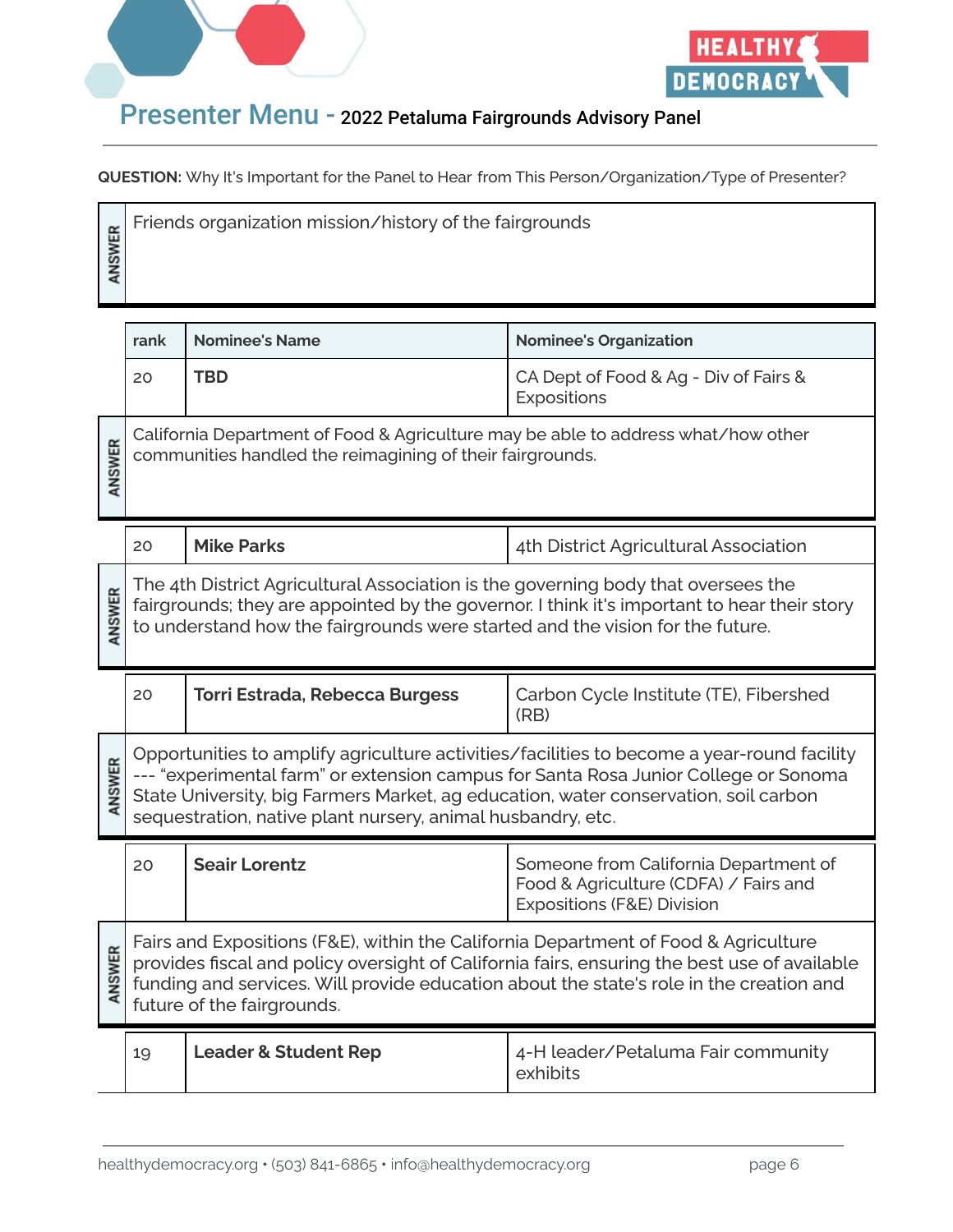

ANSWER



#### Presenter Menu - 2022 Petaluma Fairgrounds Advisory Panel

**QUESTION:** Why It's Important for the Panel to Hear from This Person/Organization/Type of Presenter?

History with the fairgrounds/organizes all the community exhibits during the fair. history of involvement with the 4-H program and the fairgrounds & the need that kids have for a place to showcase their skills (livestock and non-livestock) and share their learning with the community/public. coordinator of 4-H events that have been used in conjunction with the Petaluma Fairgrounds.

|        | rank         | <b>Nominee's Name</b>                                                                                                                                                                                                                             | <b>Nominee's Organization</b>                                                                                                                                          |
|--------|--------------|---------------------------------------------------------------------------------------------------------------------------------------------------------------------------------------------------------------------------------------------------|------------------------------------------------------------------------------------------------------------------------------------------------------------------------|
|        | 19           | <b>Katherine Rhinehart</b>                                                                                                                                                                                                                        | Self                                                                                                                                                                   |
| ANSWER | Thank you.   | historical significance, in context with history of the city and county. Petaluma is a<br>unique City, I think the panel needs to know about the history of Petaluma and the                                                                      | Petaluma and Sonoma County Historian. Can speak to the history of the fairgrounds,<br>fairgrounds because before you move forward you should know where you came from. |
|        | 19           | <b>Mark Krug</b>                                                                                                                                                                                                                                  | <b>Burbank Housing</b>                                                                                                                                                 |
| ANSWER |              | Affordable housing policy and development. Round walk is an affordable housing<br>type of people who would be moving In. to my knowledge despite the fear my<br>impression is that there was no appreciable increase in crime associated with it. | project built approx 20 yrs ago. At the time there were concerns about crime and the                                                                                   |
|        |              |                                                                                                                                                                                                                                                   |                                                                                                                                                                        |
|        | 19           | <b>Michael Flores</b>                                                                                                                                                                                                                             | Deputy Secretary Executive Office<br>California Dept. Food & Agriculture                                                                                               |
| ANSWER |              | Can provide history of all fairgrounds and explanation of the connection to the<br>has on not just Sonoma County but all of California as both an event center and<br>emergency evacuation center.                                                | California Department of Food & Agriculture, government and the impact the grounds                                                                                     |
|        | 19           | <b>TBD</b>                                                                                                                                                                                                                                        | local advocate, CA, EPA                                                                                                                                                |
| ANSWER | their needs. |                                                                                                                                                                                                                                                   | There are a high rate of renters surrounding the fairgrounds - it is important we hear                                                                                 |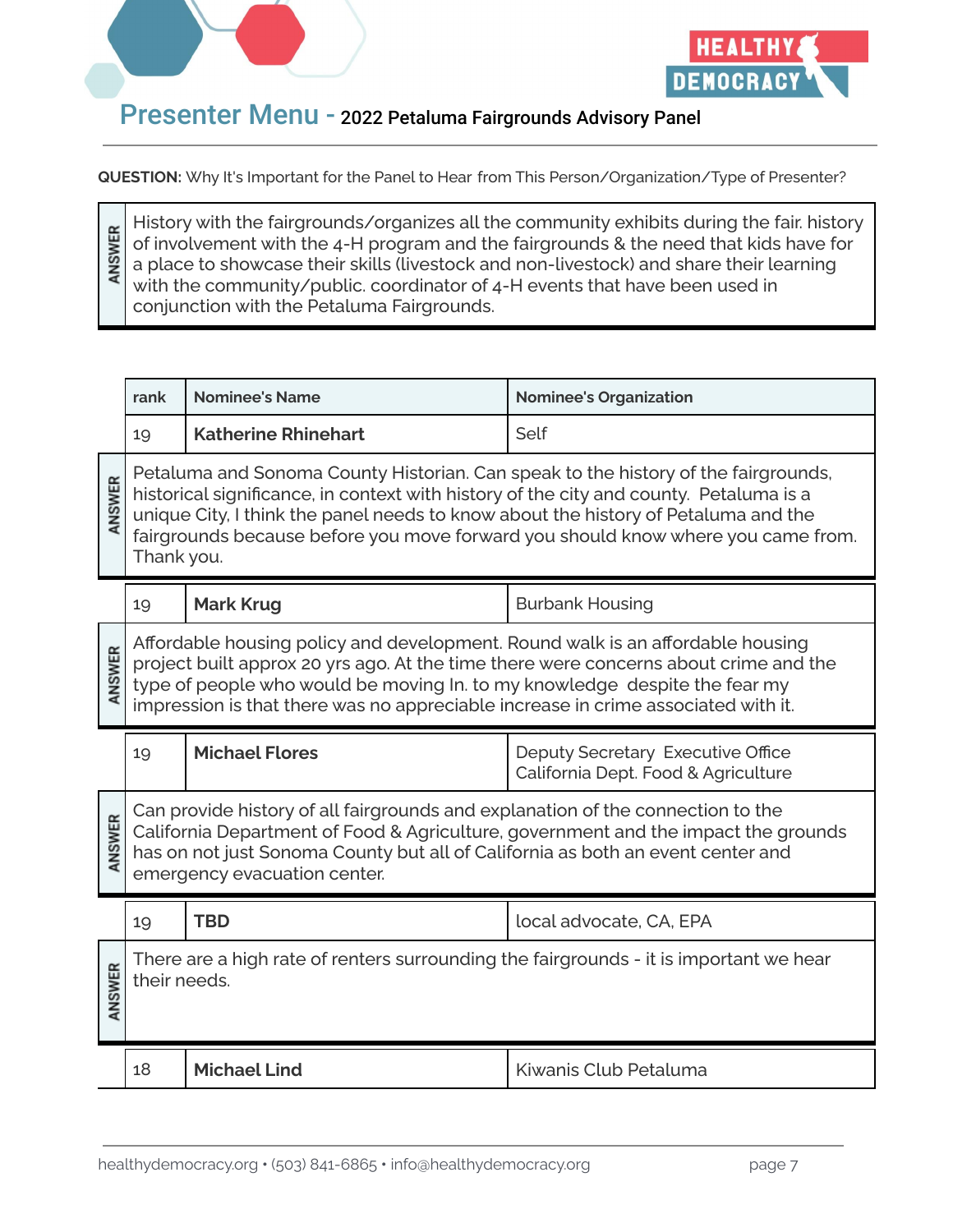

ANSWER



#### Presenter Menu - 2022 Petaluma Fairgrounds Advisory Panel

**QUESTION:** Why It's Important for the Panel to Hear from This Person/Organization/Type of Presenter?

Manages the nonprofit that runs and receives the benefit from the annual fair beer and wine sales. Long time community member and user of the fairgrounds. non profit organization that has booths at the fair as a community fundraiser.

|        | rank                                                                                  | <b>Nominee's Name</b>                                                                                                                                                                                           | <b>Nominee's Organization</b>                                                                                                                                                       |
|--------|---------------------------------------------------------------------------------------|-----------------------------------------------------------------------------------------------------------------------------------------------------------------------------------------------------------------|-------------------------------------------------------------------------------------------------------------------------------------------------------------------------------------|
|        | 18                                                                                    | Stephanie Larson / Wesley Hunt /<br><b>Jake Dunn</b>                                                                                                                                                            | UC Cooperative Extension / Sonoma<br>Section CA Ag Teacher's Association                                                                                                            |
| ANSWER |                                                                                       | 4-H falls under the auspice of UC Extension & 4-H members are one of the largest<br>education/Future Farmers of America's use of the fairgrounds and connection to<br>Career Technical Education opportunities. | groups accessing the facilities. Could provide insight as to current impact of agriculture                                                                                          |
|        | 18                                                                                    | <b>Matthew Johnson, Cultural</b><br><b>Resources or Tribal Land Specialist</b>                                                                                                                                  | Federated Indians of Graton Rancheria                                                                                                                                               |
| ANSWER |                                                                                       | to view the land and its resources.                                                                                                                                                                             | The Panel should know about the full history of the land on which the Fairgrounds sits.<br>The perspectives of extractive use and capitalism are not the only valid lens with which |
|        | 18                                                                                    | <b>TBD</b>                                                                                                                                                                                                      | Petaluma Music Festival                                                                                                                                                             |
| ANSWER |                                                                                       | Use the fairgrounds for an annual event.                                                                                                                                                                        |                                                                                                                                                                                     |
|        | 18                                                                                    | <b>Haig Baghdassarian</b>                                                                                                                                                                                       | Chief Counsel Department of Food And<br>Agriculture                                                                                                                                 |
|        | Can speak to the legalities behind the lease, benefits of the State management of the |                                                                                                                                                                                                                 |                                                                                                                                                                                     |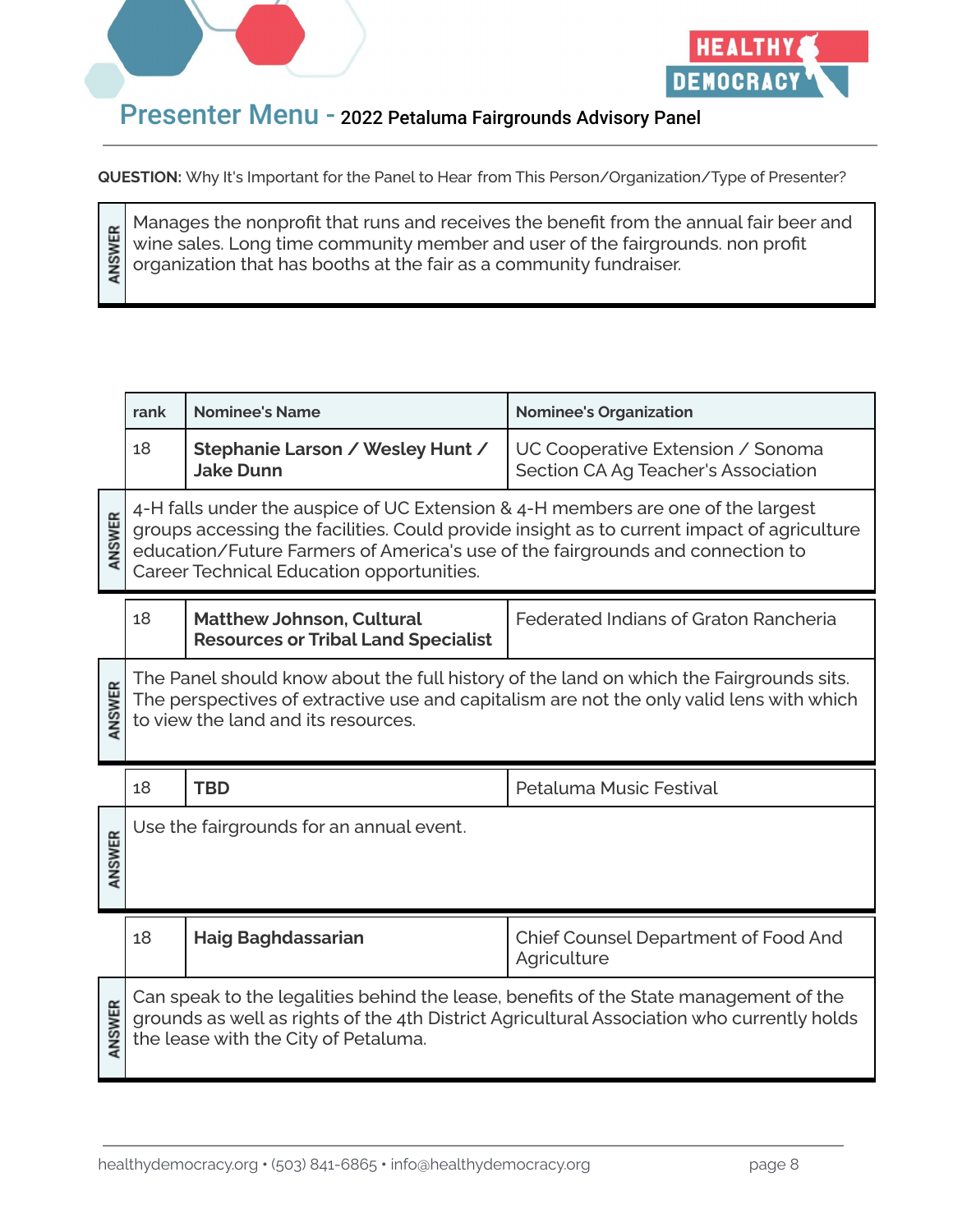



| 18 | <b>Max Alper</b> | North Bay Jobs With Justice                                                                                                                                                                                 |
|----|------------------|-------------------------------------------------------------------------------------------------------------------------------------------------------------------------------------------------------------|
|    |                  | Our front-line communities are often left out of the conversation when deciding what<br>the needs of the community are. Farm workers in Sonoma County are the backbone<br>and deserve a voice at the table. |

|        | rank      | <b>Nominee's Name</b>                                                                                                                                               | <b>Nominee's Organization</b>                                                                                                                                                 |
|--------|-----------|---------------------------------------------------------------------------------------------------------------------------------------------------------------------|-------------------------------------------------------------------------------------------------------------------------------------------------------------------------------|
|        | 17        | Rhianna Frank / Alternates:<br><b>Panama Bartholomy or Ned Orrett</b>                                                                                               | City of Petaluma (Climate Action<br>Manager)                                                                                                                                  |
| ANSWER |           | Sources of climate impact over which the City exercises control, and how the<br>Fairgrounds can support the City's climate goals.                                   |                                                                                                                                                                               |
|        | 17        | <b>Mike Morris</b>                                                                                                                                                  | <b>PHS Music Boosters</b>                                                                                                                                                     |
| ANSWER | annually. | The petaluma music festival is one of the largest performing arts fundraisers for<br>schools in the community and the event is held on the Sonoma-Marin Fairgrounds |                                                                                                                                                                               |
|        | 17        | <b>Kaitlyn Garfield</b>                                                                                                                                             | Housing Land Trust of Sonoma County                                                                                                                                           |
| ANSWER |           | Permanent affordable housing and the community interests at large.                                                                                                  |                                                                                                                                                                               |
|        | 17        | <b>Yayis Novella</b>                                                                                                                                                | Telemundo/ Event producer                                                                                                                                                     |
| ANSWER |           | support groups and can speak to how the Fairgrounds helps support the various<br>activities and heritage.                                                           | She is one of many promoters who rely on the fairgrounds property to host her events.<br>These events are her livelihood. Additionally she works with many Hispanic Community |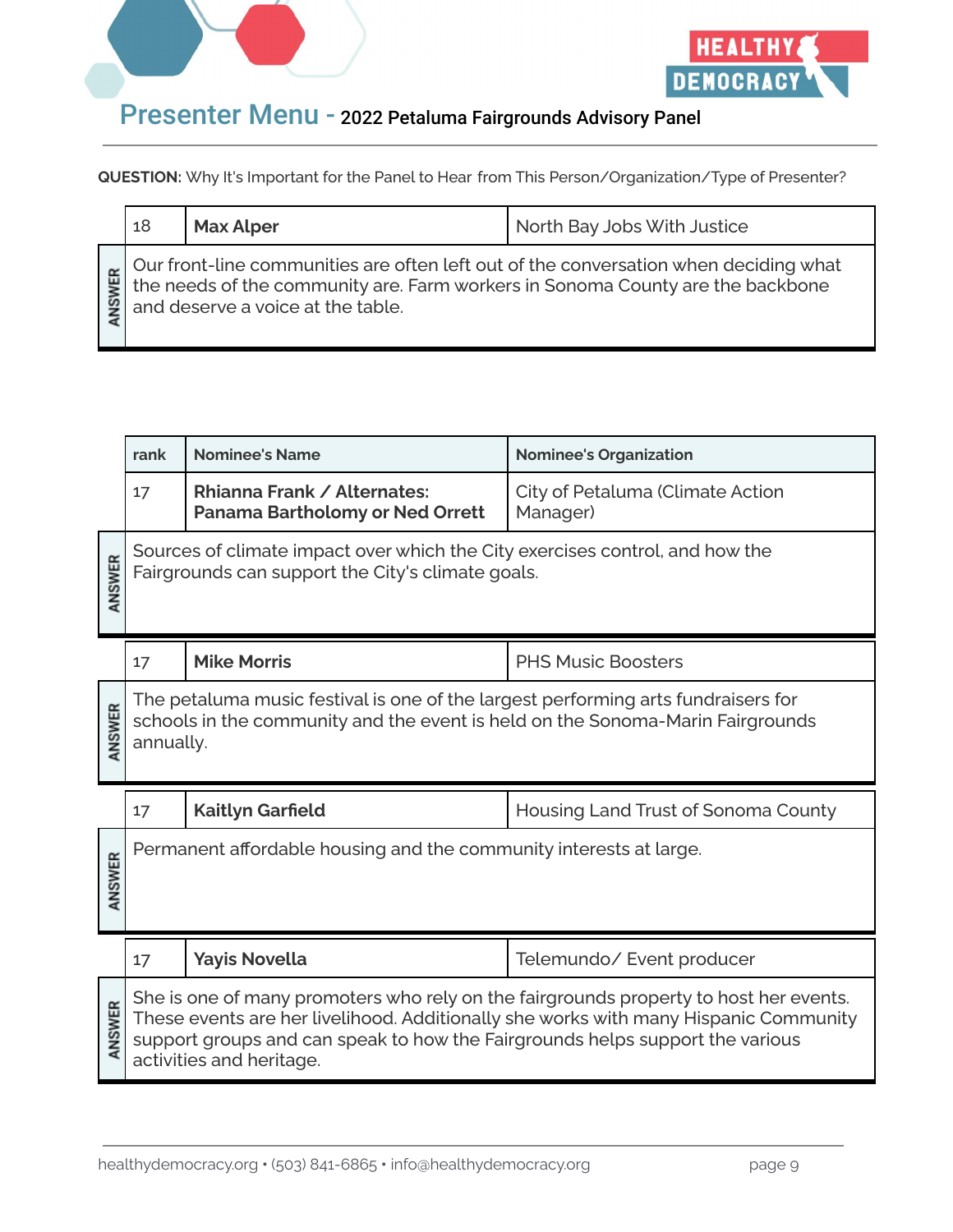



|    | 17        | Todd S. (as a representative of the<br>school) | M.E.Ch.A. - Casa Grande / Bilingual<br><b>Student Ambassadors</b>                                                                                                         |
|----|-----------|------------------------------------------------|---------------------------------------------------------------------------------------------------------------------------------------------------------------------------|
| ER | students. |                                                | The youth are the most impacted by what happens to this land. They should be front<br>and center to express their needs and desires. ESPECIALLY our young Brown and Black |

|        | rank                                                                                                                                                                                                                                                                                                                                                                                                                                         | <b>Nominee's Name</b>                                                         | <b>Nominee's Organization</b>                                                                                                                                                           |
|--------|----------------------------------------------------------------------------------------------------------------------------------------------------------------------------------------------------------------------------------------------------------------------------------------------------------------------------------------------------------------------------------------------------------------------------------------------|-------------------------------------------------------------------------------|-----------------------------------------------------------------------------------------------------------------------------------------------------------------------------------------|
|        | 17                                                                                                                                                                                                                                                                                                                                                                                                                                           | <b>Kailea Frederick</b>                                                       | Climate Action Commission of Petaluma.<br><b>NDN Climate Justice Organizer</b>                                                                                                          |
| ANSWER | Climate resilience is an important topic for Petaluma. Land Back and reparations are<br>important pieces to be considered when deciding what the fate of this community land will<br>be used for. Equity: how might choices about the Fairgrounds's future help to redress<br>historical inequities? They are working hard on moving Petaluma towards being Climate<br>ready. It is important that we plan with the lens of Climate Justice. |                                                                               |                                                                                                                                                                                         |
|        | 16                                                                                                                                                                                                                                                                                                                                                                                                                                           | <b>Corey Garberolio</b>                                                       | City of Petaluma (Finance Director)                                                                                                                                                     |
| ANSWER |                                                                                                                                                                                                                                                                                                                                                                                                                                              |                                                                               | Financial impact on the City of various future scenarios for the Fairgrounds. It is difficult to<br>make suggestions about future use without knowing revenue generated by current use. |
|        | 16                                                                                                                                                                                                                                                                                                                                                                                                                                           | <b>Eric Danly</b>                                                             | City Attorney, City of Petaluma                                                                                                                                                         |
| ANSWER |                                                                                                                                                                                                                                                                                                                                                                                                                                              | Can speak to legal constraints and opportunities for the City-owned property. |                                                                                                                                                                                         |
|        | 16                                                                                                                                                                                                                                                                                                                                                                                                                                           | <b>Tawny Tesconi</b>                                                          | Petaluma River Park Foundation                                                                                                                                                          |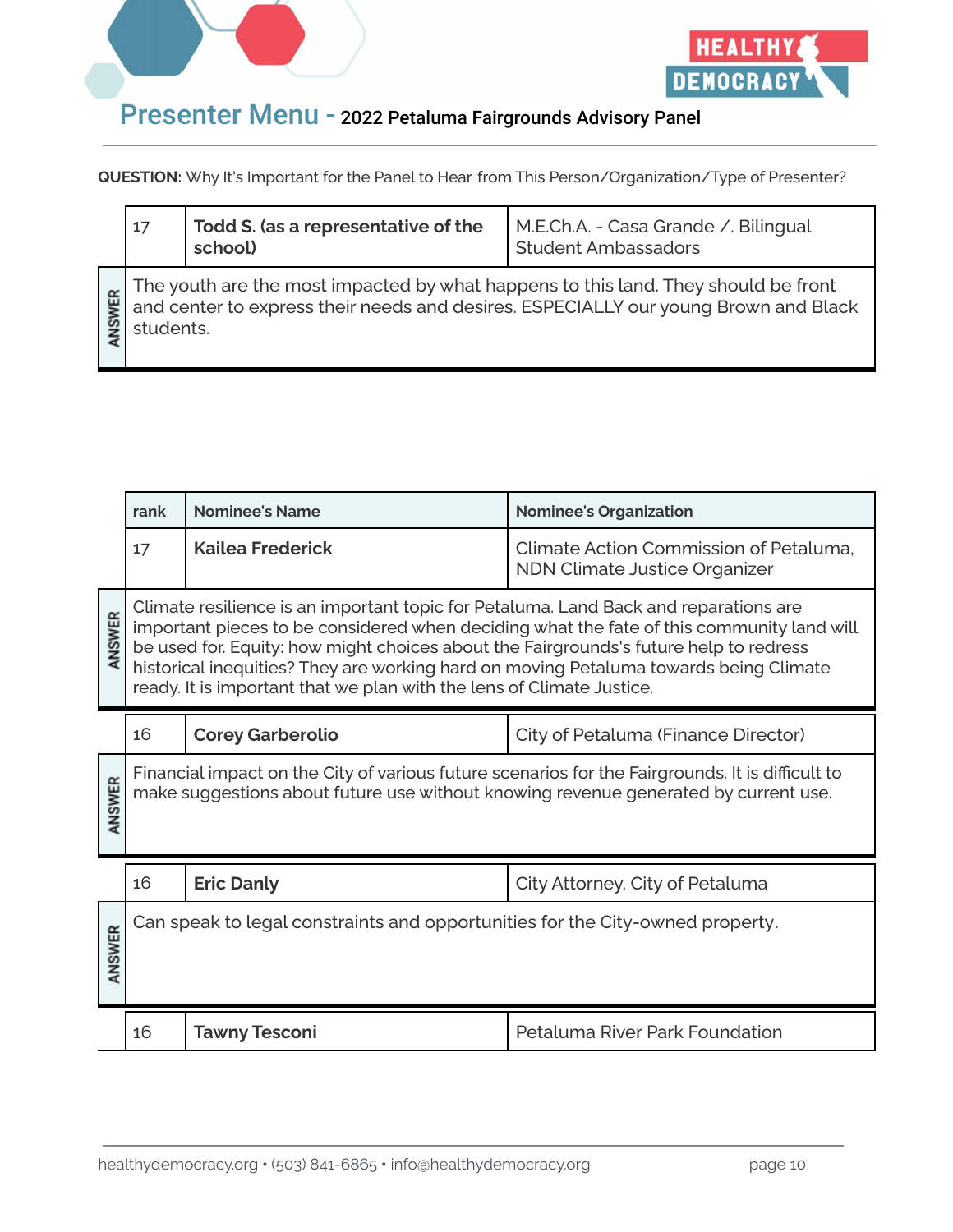



| ANSWER       | History of the Petaluma fairgrounds; insight into what other fairgrounds do with their<br>property. |                   |                                               |
|--------------|-----------------------------------------------------------------------------------------------------|-------------------|-----------------------------------------------|
|              | 16                                                                                                  | Dayna Ghirardelli | Petaluma Fair Board/Dairy industry<br>advisor |
| <b>NSWER</b> | Fair board perspectives/dairy industry perspectives on the milk barn use at the fair.               |                   |                                               |

|              | rank | <b>Nominee's Name</b>                                                                                                                                                                                                               | <b>Nominee's Organization</b>                                                                          |
|--------------|------|-------------------------------------------------------------------------------------------------------------------------------------------------------------------------------------------------------------------------------------|--------------------------------------------------------------------------------------------------------|
|              | 16   | <b>Mike Tomasini</b>                                                                                                                                                                                                                | Local animal rescues, livestock evac<br>organizations - Dogwood, NorCal<br><b>Livestock Evacuation</b> |
| ANSWER       |      | In recent years, animal rescues and livestock evacuation organizations have helped<br>save countless animals by housing them at the grounds during wildfire events.                                                                 |                                                                                                        |
|              | 16   | <b>Shelina Moreda</b>                                                                                                                                                                                                               | Calthorpe Associates / Quinn Evans<br>Architects (Principal Emeritus); AIA<br>(former President)       |
| ANSWER       |      | How different land uses can be layered into a single space to create an inclusive<br>reuse of existing buildings and infrastructure to help create a more vital, connected<br>community while also reducing climate change impacts. | Fairgrounds that accommodates MANY uses & opportunities. Opportunities for adaptive                    |
|              | 16   | <b>Mike Francesconi</b>                                                                                                                                                                                                             | Mid-Town neighborhood leader                                                                           |
| <b>NSWER</b> |      | Can provide history of all fairgrounds and explanation of the connection to the<br>has on not just Sonoma County but all of California as both an event center and<br>emergency evacuation center.                                  | California Department of Food & Agriculture, government and the impact the grounds                     |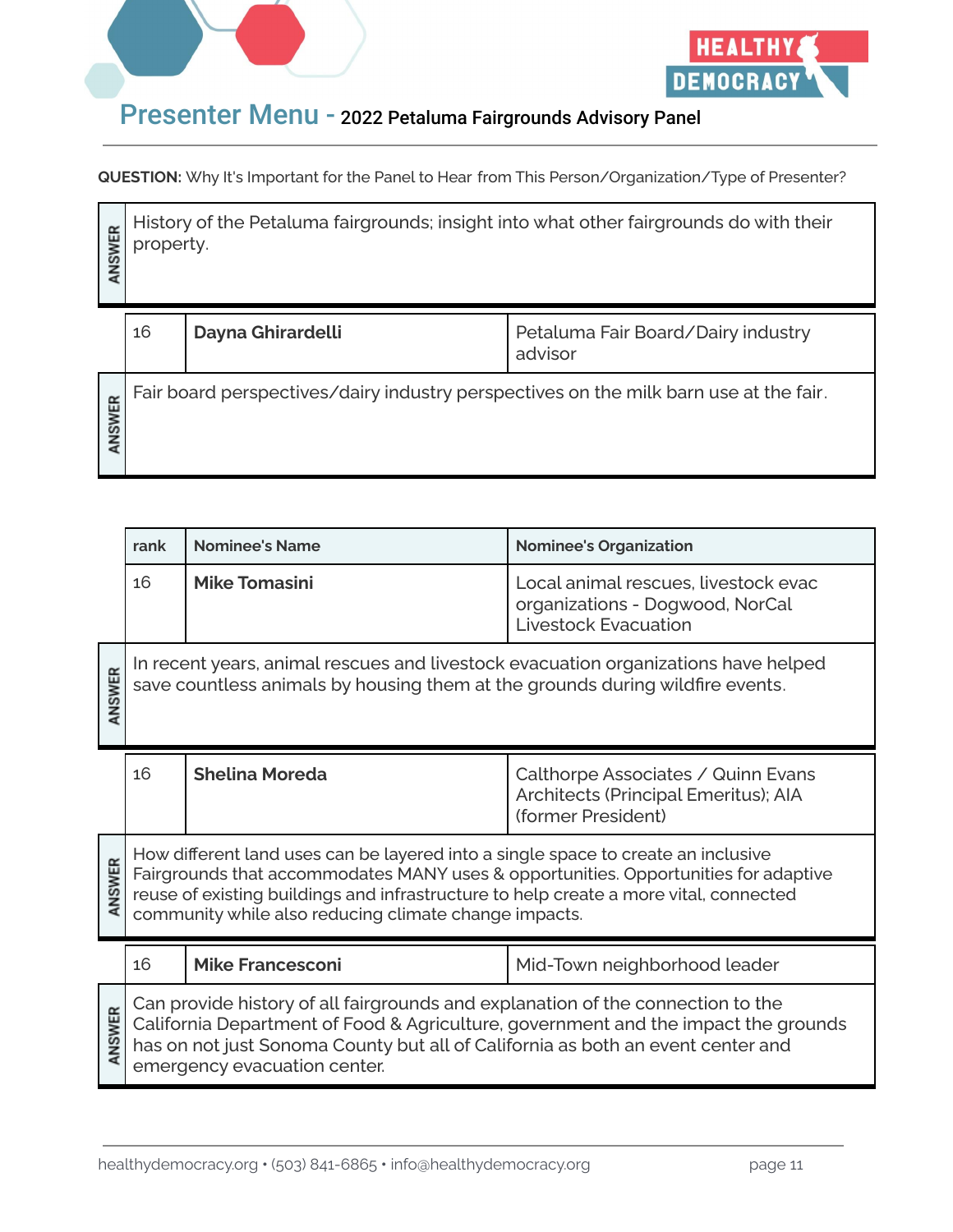



|        | 16                                                                                                                                                                                                                                                                                                      | <b>Beatrice Camacho</b>                                  | Undocufund                                                                                                     |  |
|--------|---------------------------------------------------------------------------------------------------------------------------------------------------------------------------------------------------------------------------------------------------------------------------------------------------------|----------------------------------------------------------|----------------------------------------------------------------------------------------------------------------|--|
| ANSWER | Mutual aid at the fairgrounds is VITAL. We need to uplift this work and take down<br>barriers for resource and access. This organization has helped support our front-line<br>communities most affected by the fires - far surpassing support from governmental<br>entities in times of emergency.      |                                                          |                                                                                                                |  |
|        | 15                                                                                                                                                                                                                                                                                                      | <b>Pete Gang</b>                                         | <b>Safe Streets</b>                                                                                            |  |
| ANSWER | Pete is a local architect who is very involved in creating and advocating for safe streets<br>in Petaluma by aligning several groups under one umbrella. Safe streets are aligned<br>with Vision Zero, Carbon Neutral by 2030, and safe routes to schools.                                              |                                                          |                                                                                                                |  |
|        | <b>Nominee's Name</b><br><b>Nominee's Organization</b><br>rank                                                                                                                                                                                                                                          |                                                          |                                                                                                                |  |
|        | 15                                                                                                                                                                                                                                                                                                      | <b>TBD</b>                                               | <b>Event Planners</b>                                                                                          |  |
| ANSWER | Discuss current facilities and why they do/do not use the grounds as a venue for<br>weddings, cultural events, industry association conferences & how the facilities might<br>be enhanced so rentals of the facilities could be increased.                                                              |                                                          |                                                                                                                |  |
|        | 15                                                                                                                                                                                                                                                                                                      | <b>Eris Weaver</b>                                       | Sonoma County Bicycle Coalition                                                                                |  |
| ANSWER | To inform the panel of the options for active transportations for alternative uses of the<br>Fairgrounds.                                                                                                                                                                                               |                                                          |                                                                                                                |  |
|        | 15                                                                                                                                                                                                                                                                                                      | Mary Dooley, D'Lynda Fischer OR<br><b>Veronica Olsen</b> | MAD Architecture (MD), Cool Petaluma<br>(DF) / Sustainable Design Assistance<br><b>Team Steering Committee</b> |  |
| ANSWER | Vision for a civic center (city hall, police, fire, venue space/conference center, transit<br>center, expanded recreation facilities) The Fairgrounds's potential to serve as a<br>nucleus/centerpiece/catalyst for the community, support its self-sufficiency and<br>sustainability and climate goals |                                                          |                                                                                                                |  |
|        | 15                                                                                                                                                                                                                                                                                                      | <b>Pedro Toledo</b>                                      | Petaluma Health Center                                                                                         |  |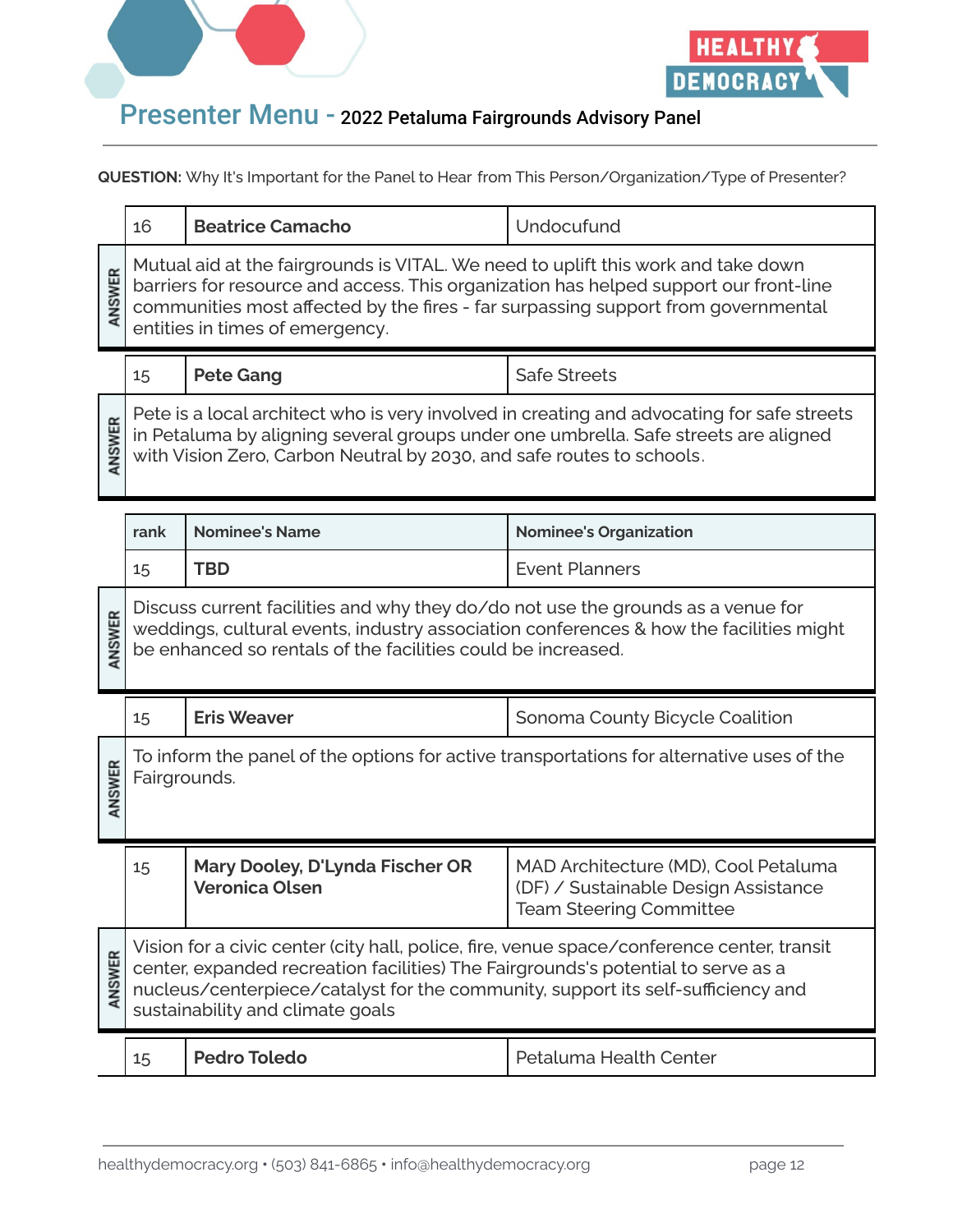



| <b>ASWER</b> | Listen to the perspective from the Health sector in Petaluma.                                                         |                    |                                                                     |
|--------------|-----------------------------------------------------------------------------------------------------------------------|--------------------|---------------------------------------------------------------------|
|              | 15                                                                                                                    | <b>Brian Sobel</b> | Past City Council member AND past<br>Sonoma-Marin Fair Board Member |
| <b>NSWER</b> | Can speak well to both sides as he has held a position with both the City Council and<br>the Sonoma-Marin Fair Board. |                    |                                                                     |

|        | rank                                                                                                                                                                                                                                                                                          | <b>Nominee's Name</b>        | <b>Nominee's Organization</b>           |
|--------|-----------------------------------------------------------------------------------------------------------------------------------------------------------------------------------------------------------------------------------------------------------------------------------------------|------------------------------|-----------------------------------------|
|        | 15                                                                                                                                                                                                                                                                                            | <b>Resilient by Design</b>   | Resilient by Design                     |
| ANSWER | Resilient communities should be at the forefront of all our minds. Creating a community<br>space that ensures support during times of disaster (fires, blackouts). It is also extremely<br>important that changes made are made with a Climate Justice lens.                                  |                              |                                         |
|        | 14                                                                                                                                                                                                                                                                                            | <b>Ron Tucker</b>            | <b>RIP City Rider</b>                   |
| ANSWER | The Fairgrounds host two annual fundraisers of the nonprofit group who gives back to<br>our community in many ways. They can speak to the history and long relationship to the<br>community.                                                                                                  |                              |                                         |
|        | 14                                                                                                                                                                                                                                                                                            | <b>Glenn Ross</b>            | Marin County Veteran Council, President |
| ANSWER | Glenn Ross was born and raised in Petaluma. He knows the city and many people here.<br>He is a veteran and Past Post Commander of VFW, present and hands on during fire<br>evacuations at the Veterans Building. Glenn is a man of color. Glenn offers a unique and<br>important perspective. |                              |                                         |
|        | 14                                                                                                                                                                                                                                                                                            | <b>Dr. Daniela Dominguez</b> | On The Margins                          |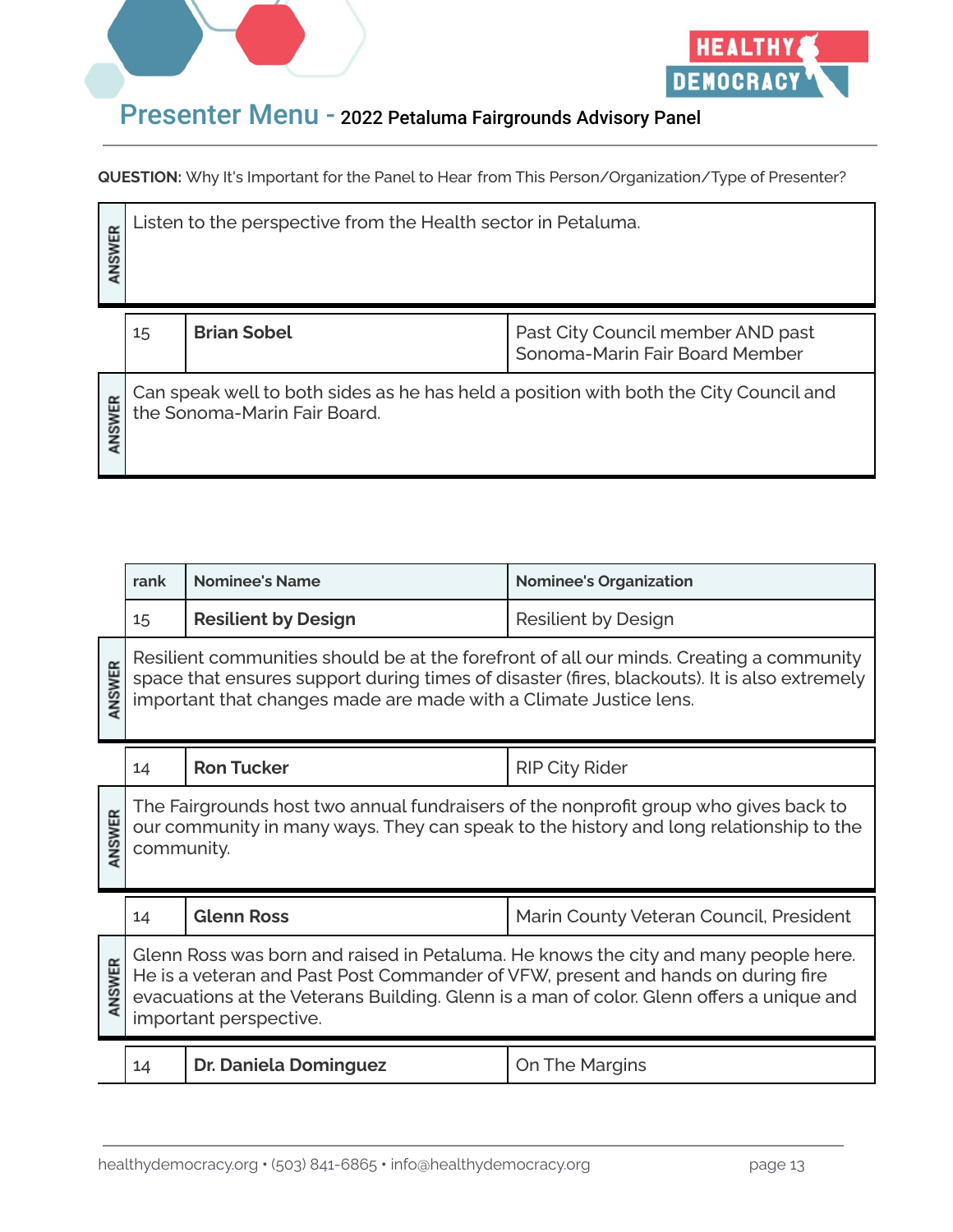



**QUESTION:** Why It's Important for the Panel to Hear from This Person/Organization/Type of Presenter?

We are making this nomination so that we can begin this work from an equity lens - first ANSWER recognizing, then collectively re-imagining the systems of oppression that were present when the fairgrounds were created, continuing throughout history, to the ones still present today. 14 **TBD** Norcal Resilience Network Divestment from fossil fuel and moving towards a more resilient community should be ANSWER top priority. Petaluma has declared a climate emergency, our decisions surrounding the Fairgrounds should reflect that.

|        | rank                                                                                                                                                                                                                            | <b>Nominee's Name</b> | <b>Nominee's Organization</b>    |
|--------|---------------------------------------------------------------------------------------------------------------------------------------------------------------------------------------------------------------------------------|-----------------------|----------------------------------|
|        | 13                                                                                                                                                                                                                              | <b>Karym Sanchez</b>  | The North Bay Organizing Project |
| ANSWER | Representing our front-line communities - our farm workers, our undocumented folks,<br>front-line workers, immigrants, youth. All folks that are historically marginalized and left<br>out of the democratic process.           |                       |                                  |
|        | 13                                                                                                                                                                                                                              | <b>TBD</b>            | Sogorea Te' Land Trust           |
| ANSWER | We are on Indigenous land, how can we give Land Back in this process?                                                                                                                                                           |                       |                                  |
|        | 12                                                                                                                                                                                                                              | <b>David Rabbitt</b>  | <b>Sonoma County Supervisor</b>  |
| ANSWER | Input on county use of land during evacuations, emergency preparedness, importance<br>the county places on keeping the fairgrounds, and what the county sees as important<br>uses for the property as part of the county plans. |                       |                                  |
|        | 12                                                                                                                                                                                                                              | <b>Kim Jones</b>      | North Bay Dairywomen             |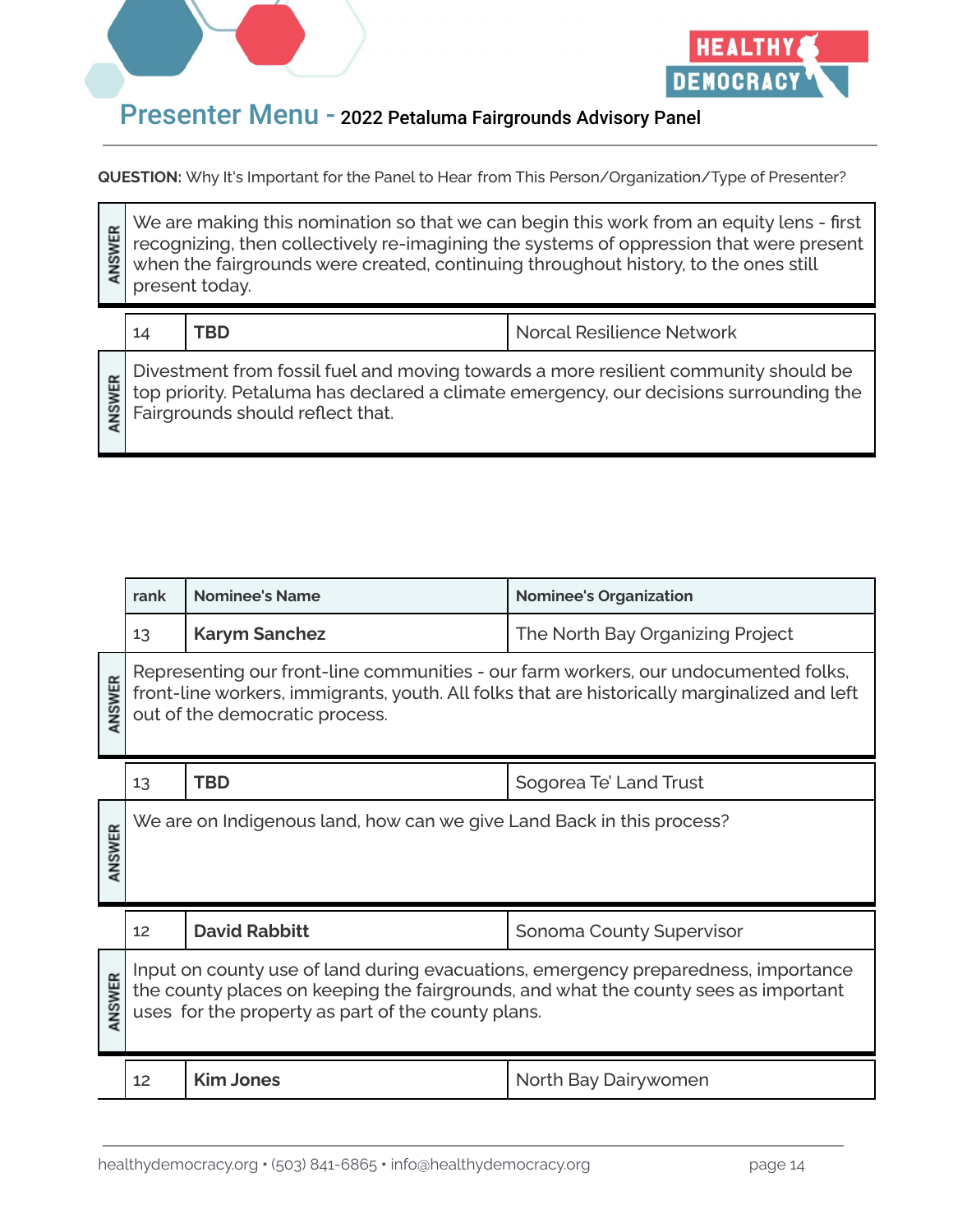



**QUESTION:** Why It's Important for the Panel to Hear from This Person/Organization/Type of Presenter?

Could provide historical context of the facility and how the agriculture industry relies on ANSWER the fairgrounds to provide educational connections to elementary age students through the ag day program. 12 **Keith Benson** PHS Auto Shop & local car/racing community member The track is one of the most contentious pieces of the property & it is important to hear ANSWER from this segment of our community about the value of racing - it's economic impact, community activity aspect, unique opportunity for recreation not found in many other communities.

|              | rank        | <b>Nominee's Name</b>                                                          | <b>Nominee's Organization</b>                                                                                                                                                                                                                                         |
|--------------|-------------|--------------------------------------------------------------------------------|-----------------------------------------------------------------------------------------------------------------------------------------------------------------------------------------------------------------------------------------------------------------------|
|              | 12          | <b>Veronica Olsen</b>                                                          | Local designer, cyclist advocate                                                                                                                                                                                                                                      |
| ANSWER       | ped routes. |                                                                                | Veronica is an experienced local designer and strong advocate for connected bike and                                                                                                                                                                                  |
|              | 12          | <b>Loren Poncia</b>                                                            | <b>Stemple Creek Ranch</b>                                                                                                                                                                                                                                            |
| ANSWER       |             | their food is produced                                                         | Could speak to the importance of education around new ag practices being used in the<br>area and their importance of developing farm to table opportunities in the area, could<br>offer insight as to how the facilities might be used to connect people to how/where |
|              | 12          | <b>TBD</b>                                                                     | Santa Rosa Junior College / Petaluma                                                                                                                                                                                                                                  |
| <b>NSWER</b> |             | Involved student leaders or the department(s)- Environmental landscape design, | Hospitality and Marketing, fairgrounds new or revived goal will need all these forces.                                                                                                                                                                                |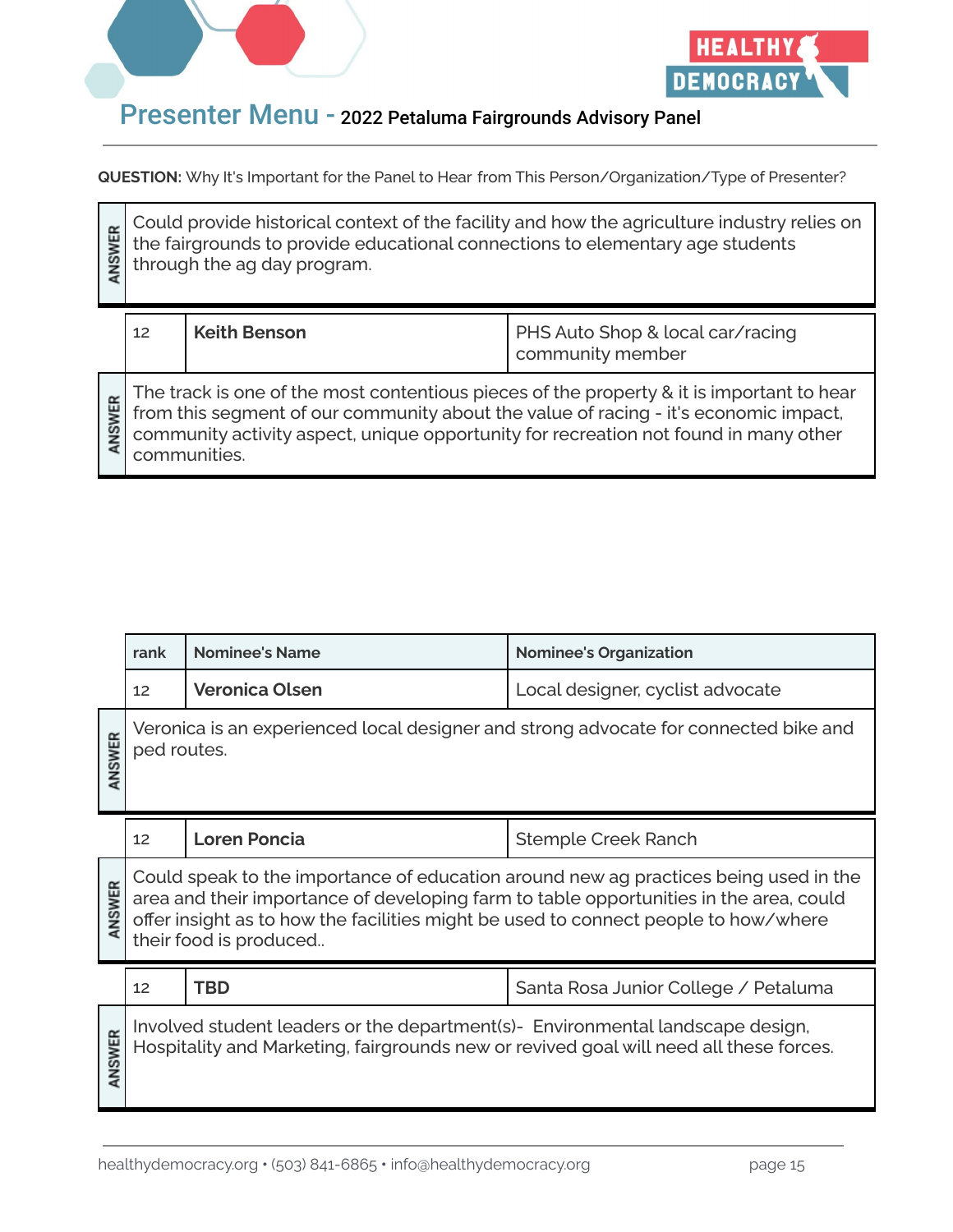



|       | 12                | <b>Jeremy Hoffman</b>                               | <b>EDEN Housing</b>       |
|-------|-------------------|-----------------------------------------------------|---------------------------|
| NSWER |                   | Input about affordable housing if that is the case. |                           |
|       |                   |                                                     |                           |
|       | $12 \overline{ }$ | <b>Indigenous Leaders</b>                           | Pre-fairgrounds historian |

|        | rank                                                                                                                                                                                                                                                     | <b>Nominee's Name</b>                                      | <b>Nominee's Organization</b>    |
|--------|----------------------------------------------------------------------------------------------------------------------------------------------------------------------------------------------------------------------------------------------------------|------------------------------------------------------------|----------------------------------|
|        | 12                                                                                                                                                                                                                                                       | TDB                                                        | <b>TBD</b>                       |
| ANSWER |                                                                                                                                                                                                                                                          | Represent a large population of our underserved community. |                                  |
|        | 11                                                                                                                                                                                                                                                       | TBD                                                        | Clover Sonoma / Benedetti Family |
| ANSWER | Family-owned Petaluma Ag company with roots to the fairgrounds; exhibits, sponsors<br>and serves at the fair. Benedettis could speak to the role the fairgrounds played in their<br>history and the value they place on their partnership with the fair. |                                                            |                                  |
|        | 12 <sup>2</sup>                                                                                                                                                                                                                                          | <b>Albert Strauss</b>                                      | <b>Strauss Creamery</b>          |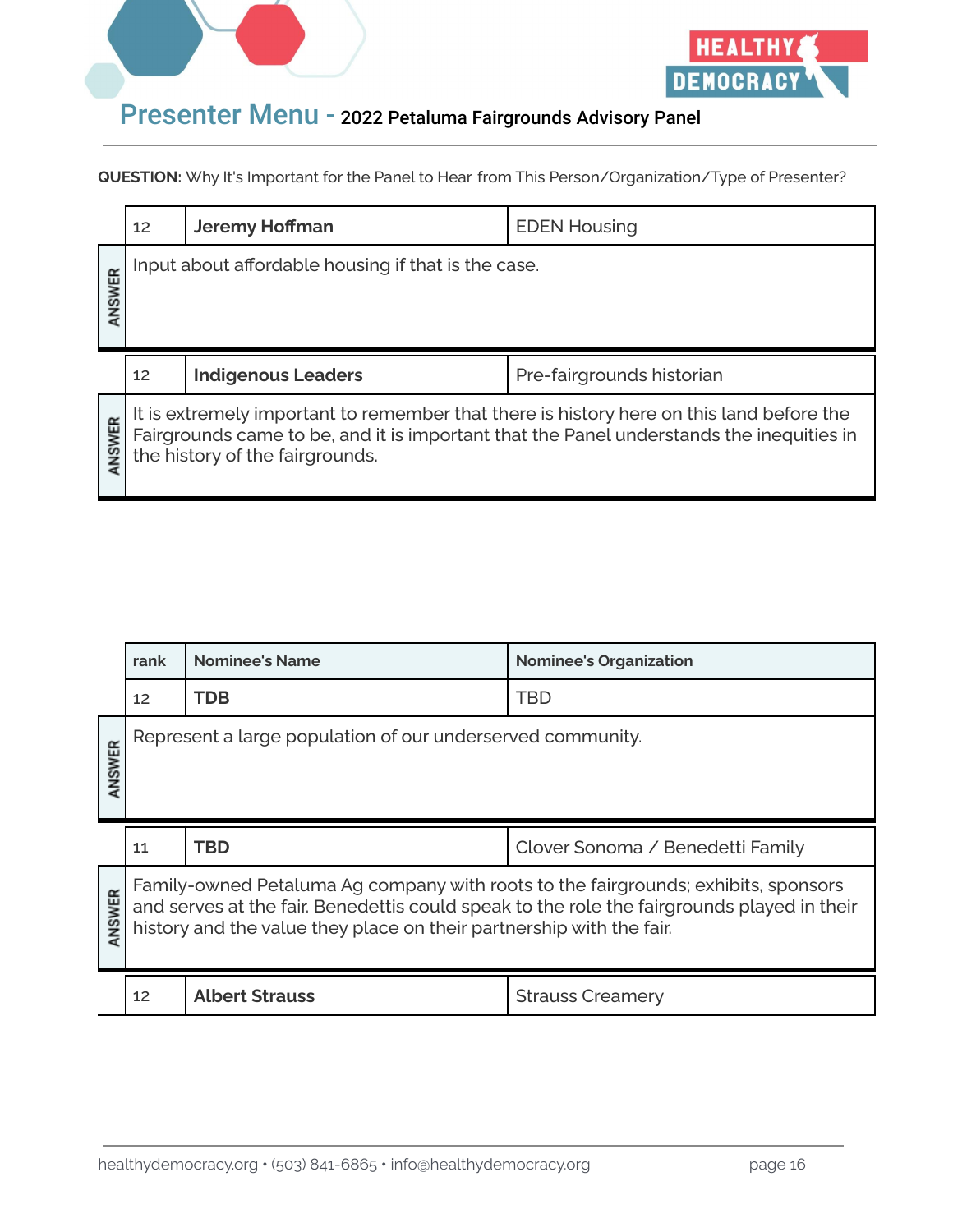



| ANSWER       | A visionary agricultural practitioner who is creating a climate-positive approach to<br>agriculture                                                                                               |                    |                                              |
|--------------|---------------------------------------------------------------------------------------------------------------------------------------------------------------------------------------------------|--------------------|----------------------------------------------|
|              | <b>TBD</b><br>A representative from another<br>11<br>fairgrounds who negotiated a change of<br>use or other transition                                                                            |                    |                                              |
| <b>NSWER</b> | For an understanding that transitions can happen and what they could look like.                                                                                                                   |                    |                                              |
|              | 11                                                                                                                                                                                                | <b>Greg Sarris</b> | The Federated Indians of Graton<br>Rancheria |
| <b>NSWER</b> | It is highly important to address the historical inequities that have taken place on this<br>land we are guests on. Speaking to Indigenous leaders in our community should also<br>be a priority. |                    |                                              |

|                                                                                                       | rank | <b>Nominee's Name</b>   | <b>Nominee's Organization</b>                                                      |
|-------------------------------------------------------------------------------------------------------|------|-------------------------|------------------------------------------------------------------------------------|
|                                                                                                       | 10   | <b>Jennifer Beretta</b> | Redwood Empire Holstein Association /<br>Sonoma County Farm Bureau / 4-H<br>leader |
| Use of fairgrounds to support the Holstein Association shows and teaching<br>ANSWER<br>opportunities. |      |                         |                                                                                    |
|                                                                                                       | 10   | <b>Julie Atwood</b>     | <b>Halter Project</b>                                                              |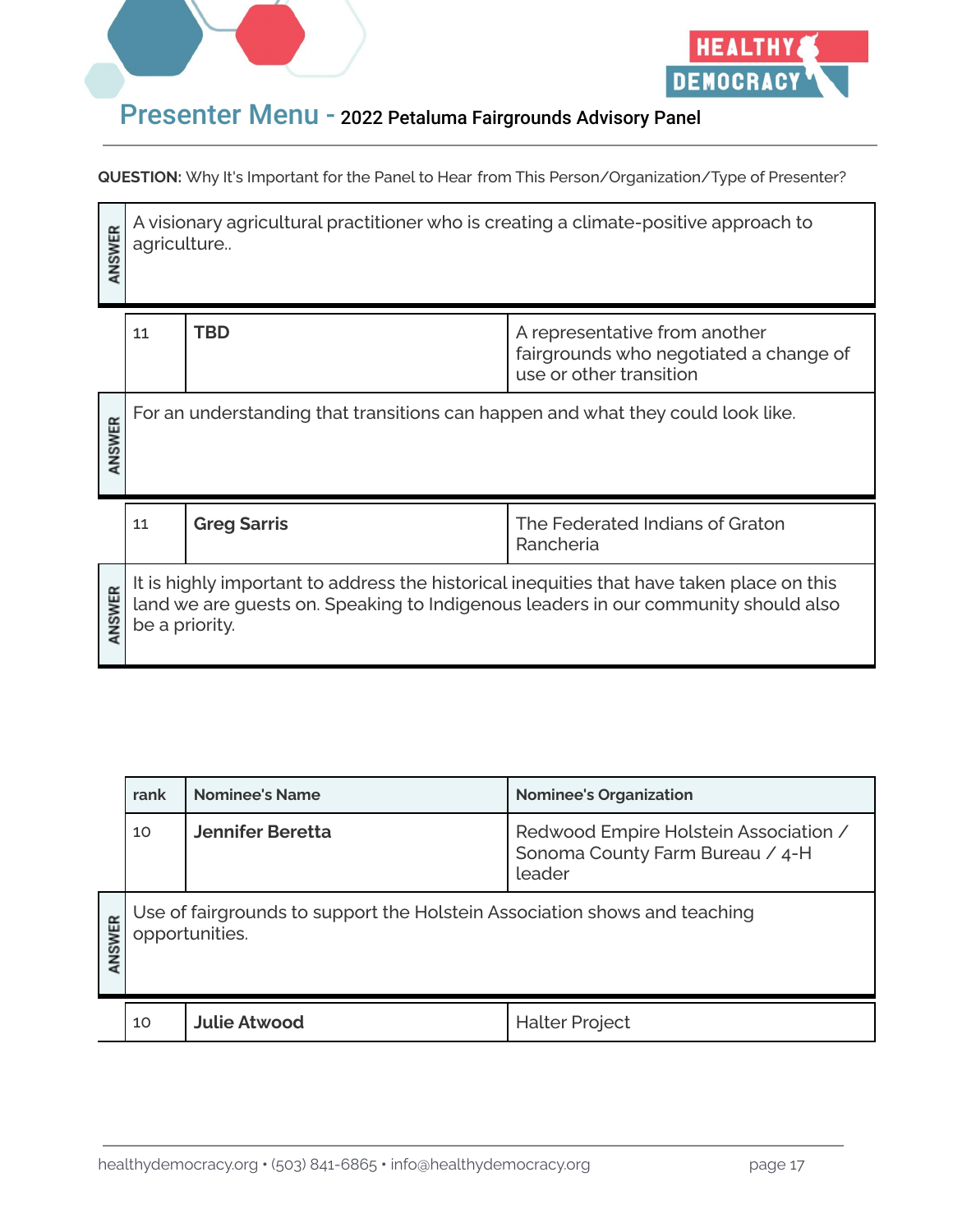



| ANSWER | Emergency Services Response team - Education and information to the community<br>provider.                                                                                     |                                                                   |                                                                                                                                                                               |
|--------|--------------------------------------------------------------------------------------------------------------------------------------------------------------------------------|-------------------------------------------------------------------|-------------------------------------------------------------------------------------------------------------------------------------------------------------------------------|
|        | 12                                                                                                                                                                             | <b>TBD</b>                                                        | Circular economy expert                                                                                                                                                       |
| ANSWER | Types of new uses that might be proposed as complements to existing<br>Petaluma/Fairgrounds uses that would foster development of a circular economy in<br>town/Sonoma County. |                                                                   |                                                                                                                                                                               |
|        |                                                                                                                                                                                |                                                                   |                                                                                                                                                                               |
|        | 11                                                                                                                                                                             | <b>TBD</b>                                                        | Clover Sonoma Dairy                                                                                                                                                           |
| ANSWER |                                                                                                                                                                                | the agriculture in our community especially though these grounds. | Clover has been a long time user and supporter of the grounds. They are one of the<br>largest dairies in the area and can speak to the importance of promoting and preserving |
|        | 09                                                                                                                                                                             | <b>John Alkire</b>                                                | Friends of the Big Fresno Fair                                                                                                                                                |

|               | rank                                                                                                                                                                                                         | <b>Nominee's Name</b>   | <b>Nominee's Organization</b>        |
|---------------|--------------------------------------------------------------------------------------------------------------------------------------------------------------------------------------------------------------|-------------------------|--------------------------------------|
|               | 09                                                                                                                                                                                                           | <b>Tuilerie Gayeton</b> | Lexicon of Sustainability            |
| <b>INSWER</b> | The Lexicon uses story-based design thinking to help organizations and companies see themselves as protagonists in a narrative that begins with a problem and ends with a<br>solution they've helped create. |                         |                                      |
|               | 09                                                                                                                                                                                                           | rbd                     | Vestar Group, Owner of Target Center |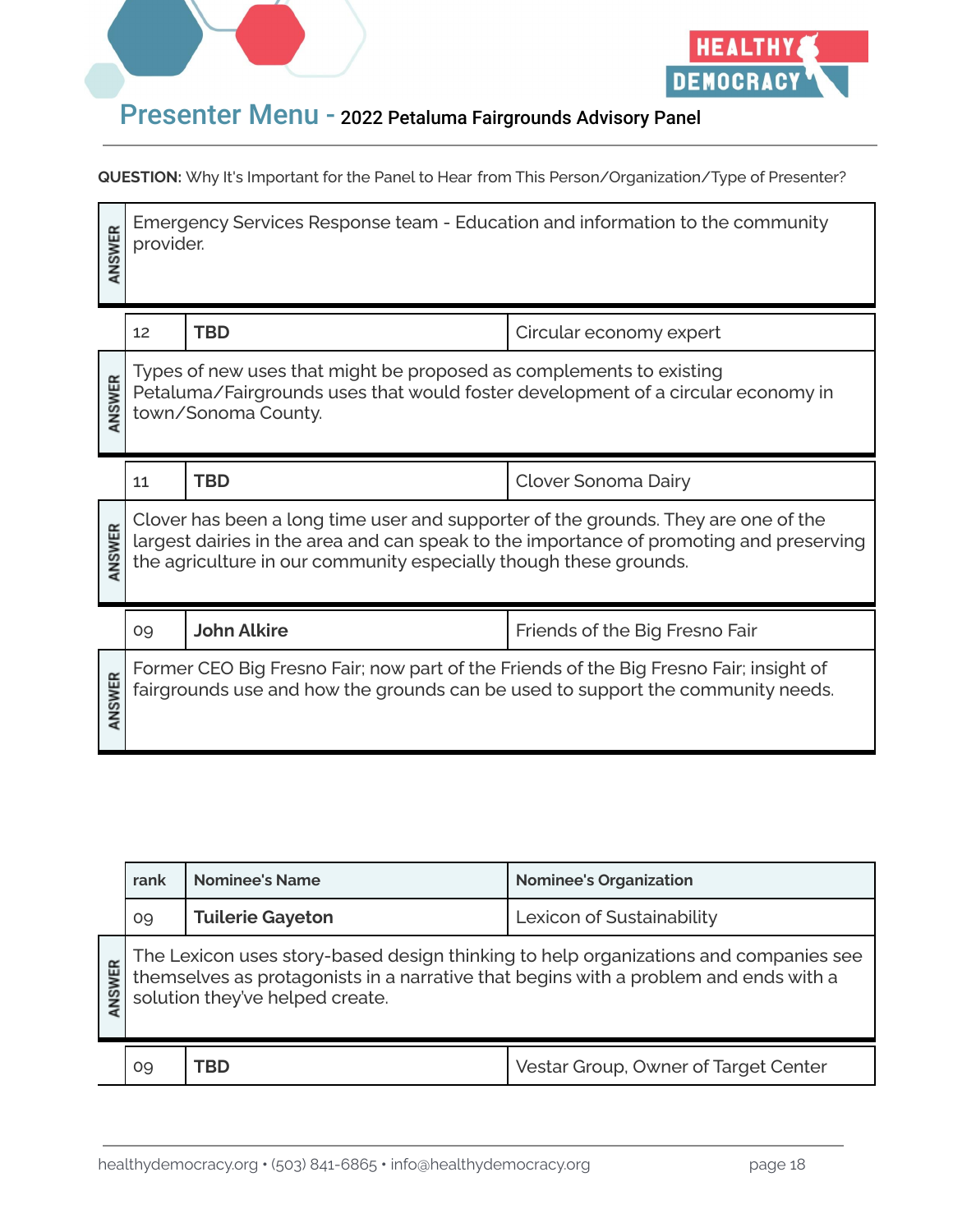



| ANSWER | They are neighbors and often interact with the property.                                                                                                                                                                                      |                     |                                                           |
|--------|-----------------------------------------------------------------------------------------------------------------------------------------------------------------------------------------------------------------------------------------------|---------------------|-----------------------------------------------------------|
|        | 09                                                                                                                                                                                                                                            | <b>Rene Rivera</b>  | <b>Skyline Productions</b>                                |
| ANSWER | Host numerous events at the Fairgrounds and throughout Sonoma County. Depends on<br>the fairgrounds for his business. Additionally he owns a janitorial company and can<br>speak to the panel as a small business owner and community member. |                     |                                                           |
|        | 09                                                                                                                                                                                                                                            | <b>John Antonio</b> | <b>High School Athletic Head Coach</b>                    |
| ANSWER | Mr. Antonio is a long-time Petaluma resident and athletic coach. He knows firsthand the<br>benefits youth sports have on communities.                                                                                                         |                     |                                                           |
|        | 09                                                                                                                                                                                                                                            | <b>TBD</b>          | Sonoma County Japanese American<br><b>Citizens League</b> |
| ANSWER | It is important we know the history of this land when making decisions about what it will<br>be used for. It is important that our Panel hear from our Japanese community and their<br>desires for this land.                                 |                     |                                                           |

|              | rank  | <b>Nominee's Name</b>               | <b>Nominee's Organization</b>                                                                                                                                               |
|--------------|-------|-------------------------------------|-----------------------------------------------------------------------------------------------------------------------------------------------------------------------------|
|              | 09    | <b>Immigrant Defense Task Force</b> | North Bay Organizing Project - Immigrant<br>Defense Task Force                                                                                                              |
| <b>NSWER</b> | must. |                                     | Almost a quarter of our residents speak Spanish as their first language. Uplifting the need for Language Justice in public spaces, to promote access and inclusiveness is a |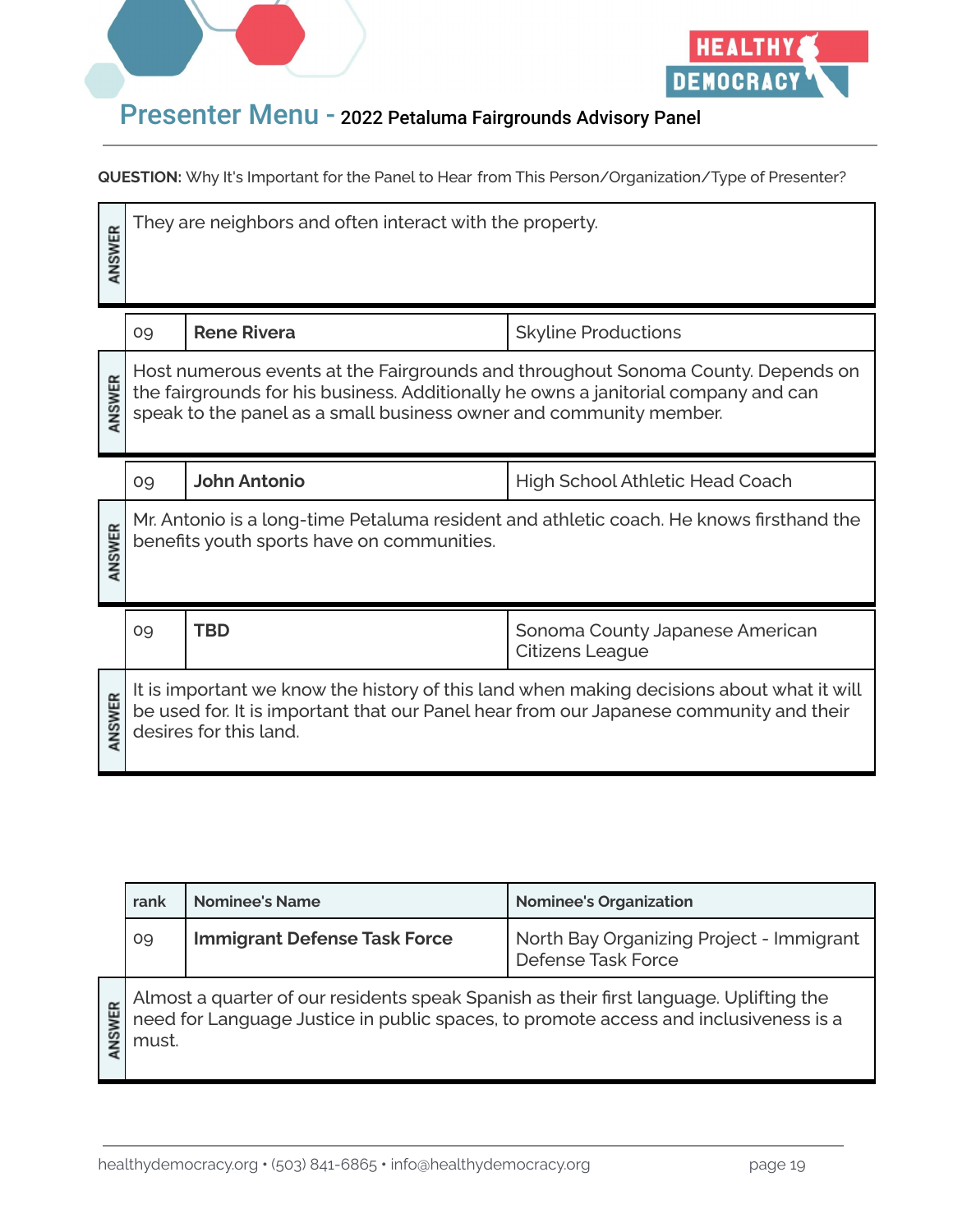



|        | 08                                                                                                                                                       | <b>TBD</b>               | Playland                                                          |
|--------|----------------------------------------------------------------------------------------------------------------------------------------------------------|--------------------------|-------------------------------------------------------------------|
| ANSWER | Use of fairgrounds for Playland course.                                                                                                                  |                          |                                                                   |
|        | 07                                                                                                                                                       | <b>Sebastian Bertsch</b> | <b>Sherwood Design Engineers</b>                                  |
| ANSWER | Flooding risks & mitigation opportunities.                                                                                                               |                          |                                                                   |
|        | 06                                                                                                                                                       | <b>Evan Wiig</b>         | <b>Community Alliance with Family Farmers</b><br>(CAFF)           |
| ANSWER | Importance of locally sourced food.                                                                                                                      |                          |                                                                   |
|        | 06                                                                                                                                                       | <b>Courtney Conkle</b>   | Wyoming State Fair CEO/former CEO<br>Petaluma & Lake County fairs |
| ANSWER | Input on use of fairgrounds & working with community members to facilitate the use of<br>fairgrounds in California and across the western united states. |                          |                                                                   |

|        | rank      | <b>Nominee's Name</b> | <b>Nominee's Organization</b>                                                             |
|--------|-----------|-----------------------|-------------------------------------------------------------------------------------------|
|        | 05        | TBD                   | Elk's Club                                                                                |
| ANSWER | the fair. |                       | believe this is one of the local fraternal orgs that fundraises through beer sales during |